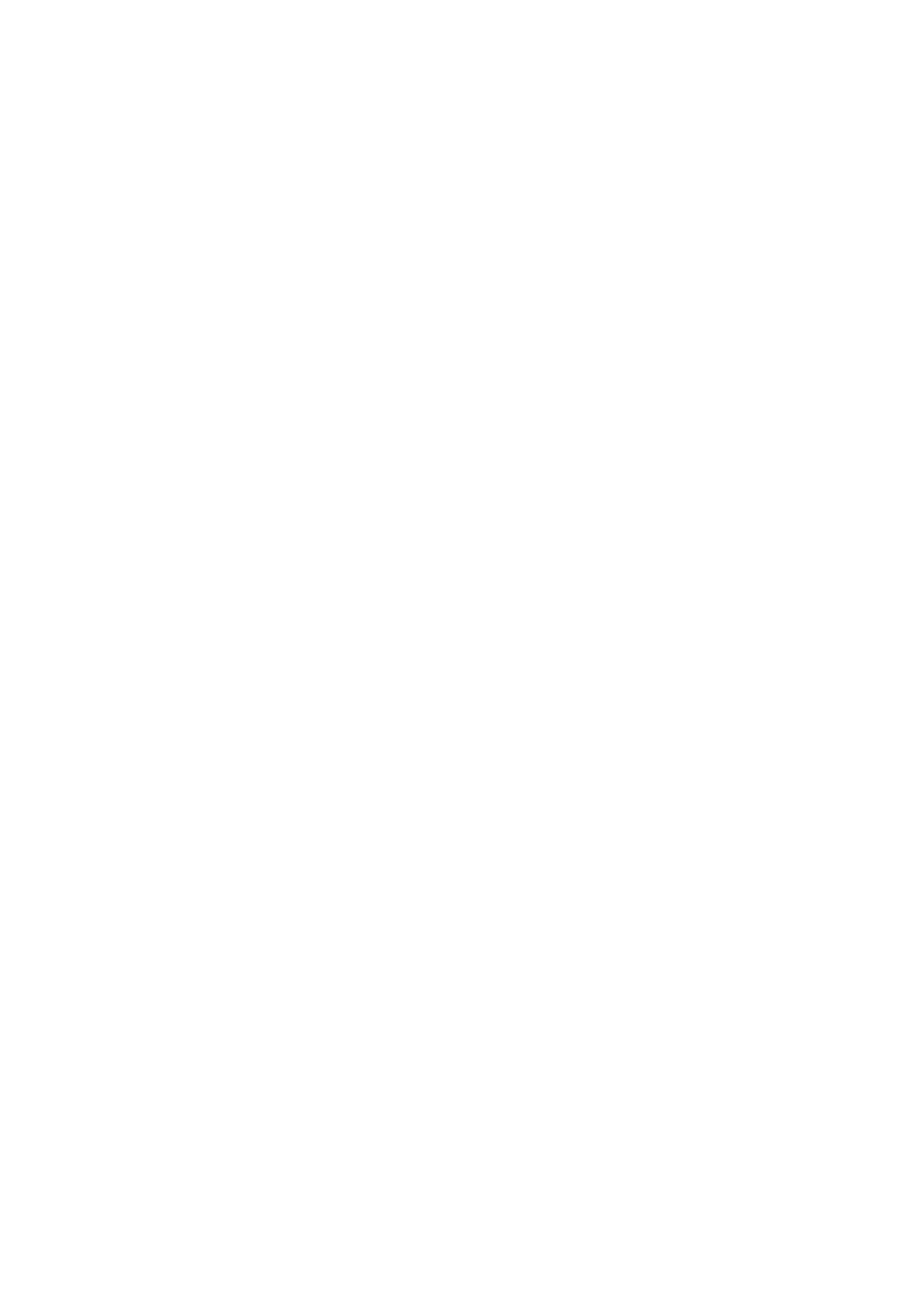# **Preface**

This report has been prepared to present the best practice outcomes in the context of delivering community-level methadone maintenance therapy (MMT) services to prevent HIV among people who inject drugs (PWID) in the rural, mountainous community of Santikhiri located Mae Salong Nok sub-district, Mae Fah Luang district, Chiang Rai province. Methadone is a pharmacological agent used for the treatment of opioid dependence, either through detoxification or long-term maintenance. Evidence demonstrates that maintenance-oriented interventions yield better results than detoxification in terms of sustainably reducing illicit drug use and in terms of HIV prevention. Maintenance has also been associated with significant gains in client health and quality of life while reducing expenses associated with drug use and restoring family relationships. Effective methadone treatment programs have also been associated with lower risks of fatal and non-fatal overdose.

In Thailand, though methadone has been available for more than 40 years, only 111 district- and provincial-level hospitals total of over a thousand hospitals nationwide currently offer this important service. Due to strict government regulations and restrictions as well as staffing shortages, many hospitals are hesitant to provide this service. As a result, many people who use drugs (PWUD) who require the treatment are unable to access the service. The MMT model in the Santikhiri community was established through collaboration between several sectors to meet the needs of people who use drugs living in remote hilltribe communities.

Civil society representatives, including people peer workers, are leading the implementation of the Santikhiri model though national government regulations are strictly applied and enforced while local authorities participate and support every aspect of service delivery. Significant tasks have been delegated to O-zone project workers in order to address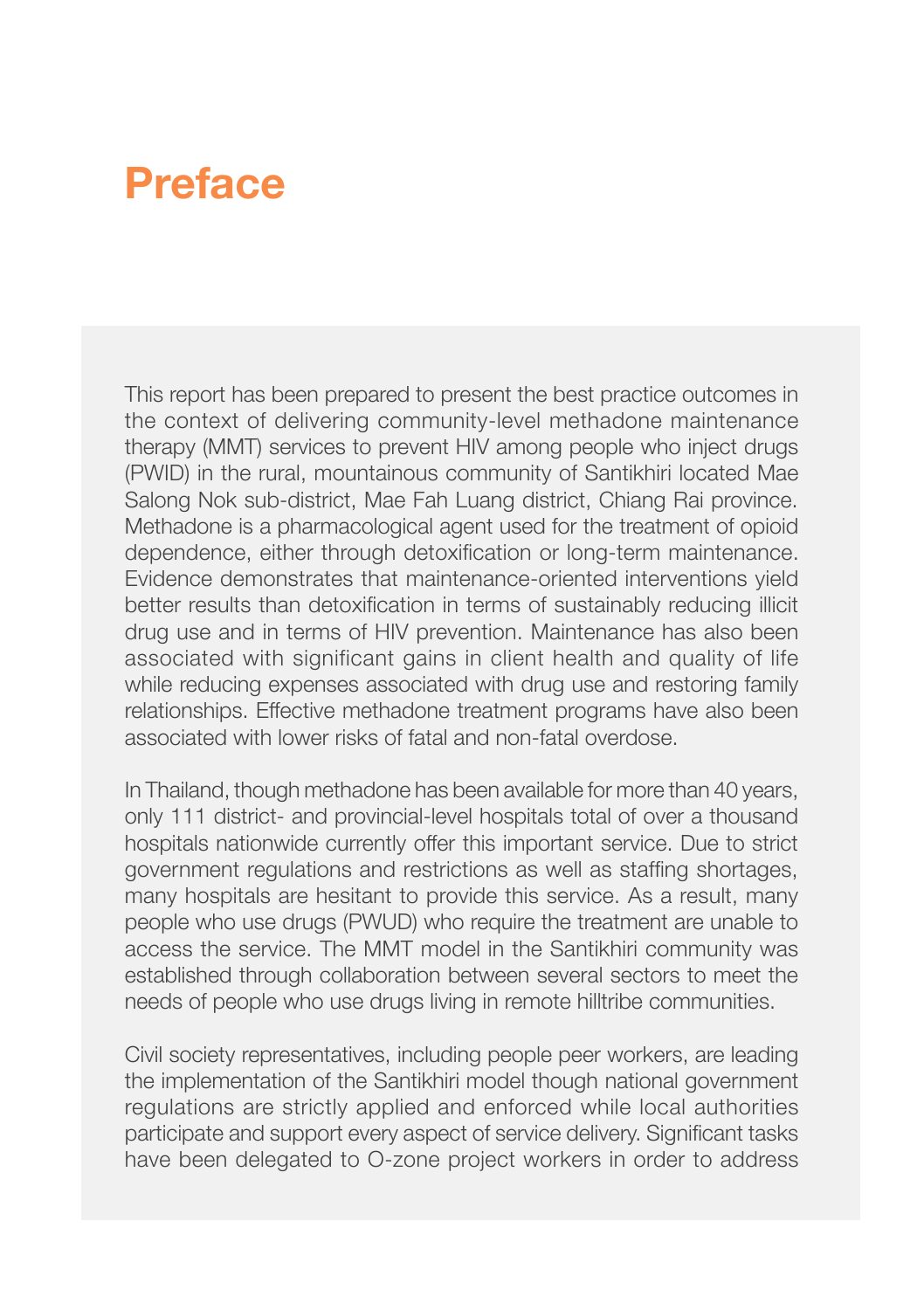personnel shortages with great success. O-zone and PSI Thailand Foundation hope that this report can be used as a best practice example highlighting effective civil society participation in the delivery of methadone in community settings and inspire others working in the field to strengthen such services through the meaningful participation and involvement of people who use drugs.

> O-zone Chiang Rai PSI Thailand Foundation

*Cover: Located at an altitude of more than 1,200m, Santikhiri village is home to approximately 2,700 people, the majority of whom are identified as ethnic minorities.*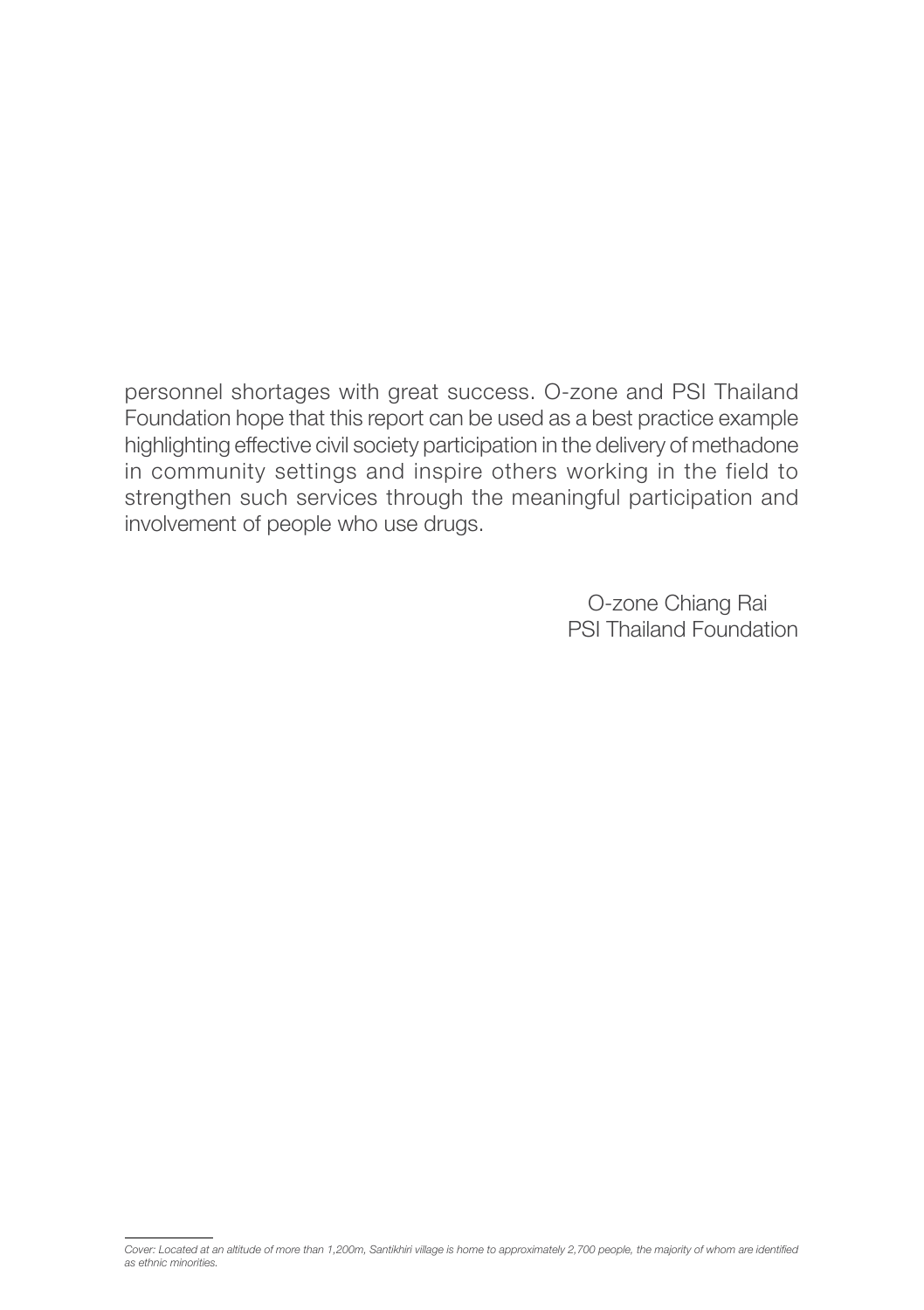# **Acknowledgements**

The development of the MMT model in Santikhiri and this invaluable report would not be possible without the empowering movement led by local peers and people who use drugs, the dedication and sacrifice of the Chiang Rai O-zone project workers, and the courageous and unwavering support of key individuals and partner agencies, including Mr. Vorayan Bunarat, District Chief Officer; Ms. Pornpimon Saksoong, Mae Chan Hospital pharmacist<sup>1</sup>; the Global Fund to Fight AIDS, Tuberculosis and Malaria for the funding; local community leaders; Chiang Rai Provincial Public Health Office; the Princess Mother National Institute on Drug Abuse Treatment; the National Health Security Office; the National AIDS Management Center (NAMc); the national Sub-committee on the Promotion and Protection of HIV and AIDS Rights operating under the National AIDS Committee; as well as media agencies which have all been sources of support and encouragement. We appreciate their determination, dedication, and sacrifices and acknowledge the value of our partnerships in developing options to improve the quality of life of people who use drugs.

We would also like to acknowledge Ms. Apinan Suwannarach who translated the original Thai version into English as well as Mr. Pascal Tanguay for providing editorial support. We would like to thank Bulletin Co. Ltd. for the design and layout of the report.

Ultimately, O-zone workers are hopeful that bringing attention to this innovative approach to methadone delivery will stimulate expansion of the model and provide a platform from which to strengthen relationships with clients' families and communities to better meet their needs.

> Verapun Ngammee Lead Author

<sup>1</sup>In 2003, K. Pornpimon Saksoong was awarded the National Rolleston Award by the Intrnational Haem Reduciton Association in recognition of *the success of the Mae Chan Project, a methadone maintenance and community-based care programme in Northern Thailand, run by the Mae Chan Hospital. The project was established in 1997 and covers 11 Akha hill-tribe villages.*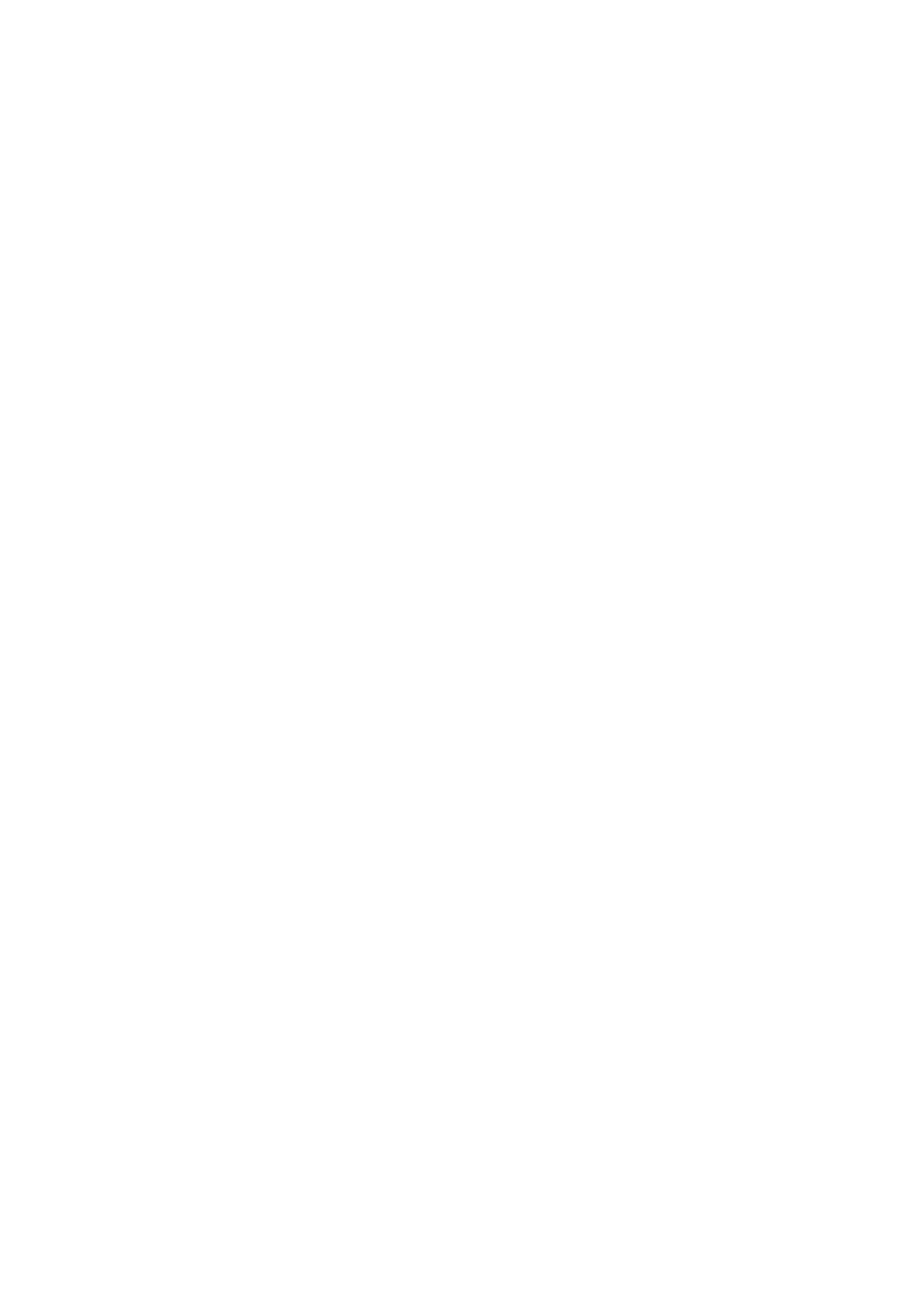# **Contents**

| Preface                                                       |    |  |
|---------------------------------------------------------------|----|--|
| Acknowledgements                                              |    |  |
| Acronyms                                                      |    |  |
| <b>Executive Summary</b>                                      | 9  |  |
| Design and development of the implementation model            | 12 |  |
| Methadone service delivery milestones from Santikhiri village | 18 |  |
| Results and best practices<br>Early stages<br>Later stages    | 20 |  |
| Treatment outcomes<br>Lessons learned and elements of success | 25 |  |

T.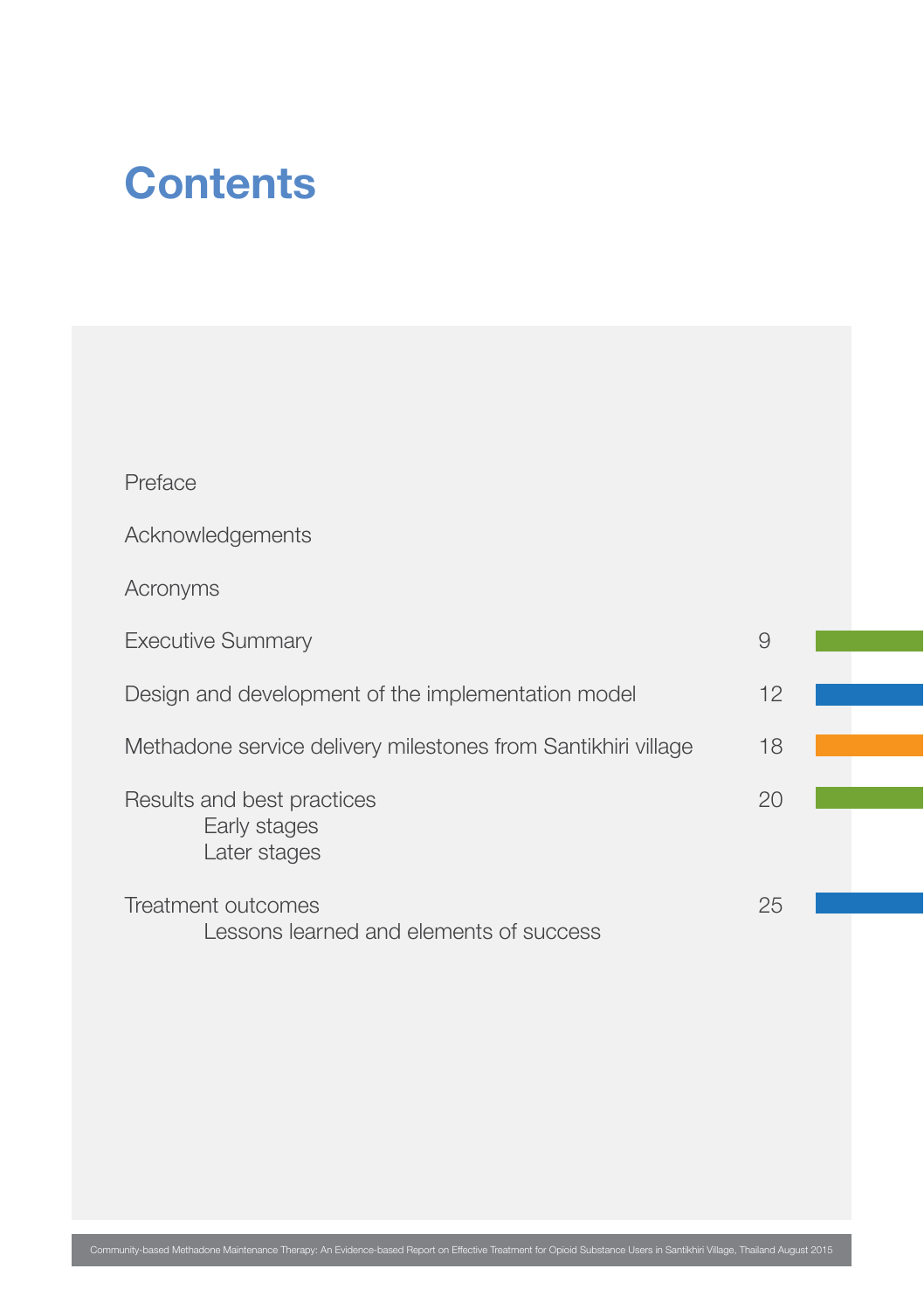# **Acronyms**

| <b>AIDS</b>  | Acquired immune deficiency syndrome                    |
|--------------|--------------------------------------------------------|
|              |                                                        |
| <b>HIV</b>   | Human immunodeficiency virus                           |
| <b>ICAAP</b> | International Congress on AIDS in Asia and the Pacific |
| <b>MMT</b>   | Methadone maintenance therapy                          |
| <b>NAMc</b>  | National AIDS Management Center                        |
| <b>NHSO</b>  | National Health Security Office                        |
| <b>PWID</b>  | People who inject drugs                                |
| <b>PWUD</b>  | People who use drugs                                   |
| <b>SAO</b>   | Sub-district Administration                            |
| UN           | <b>United Nations</b>                                  |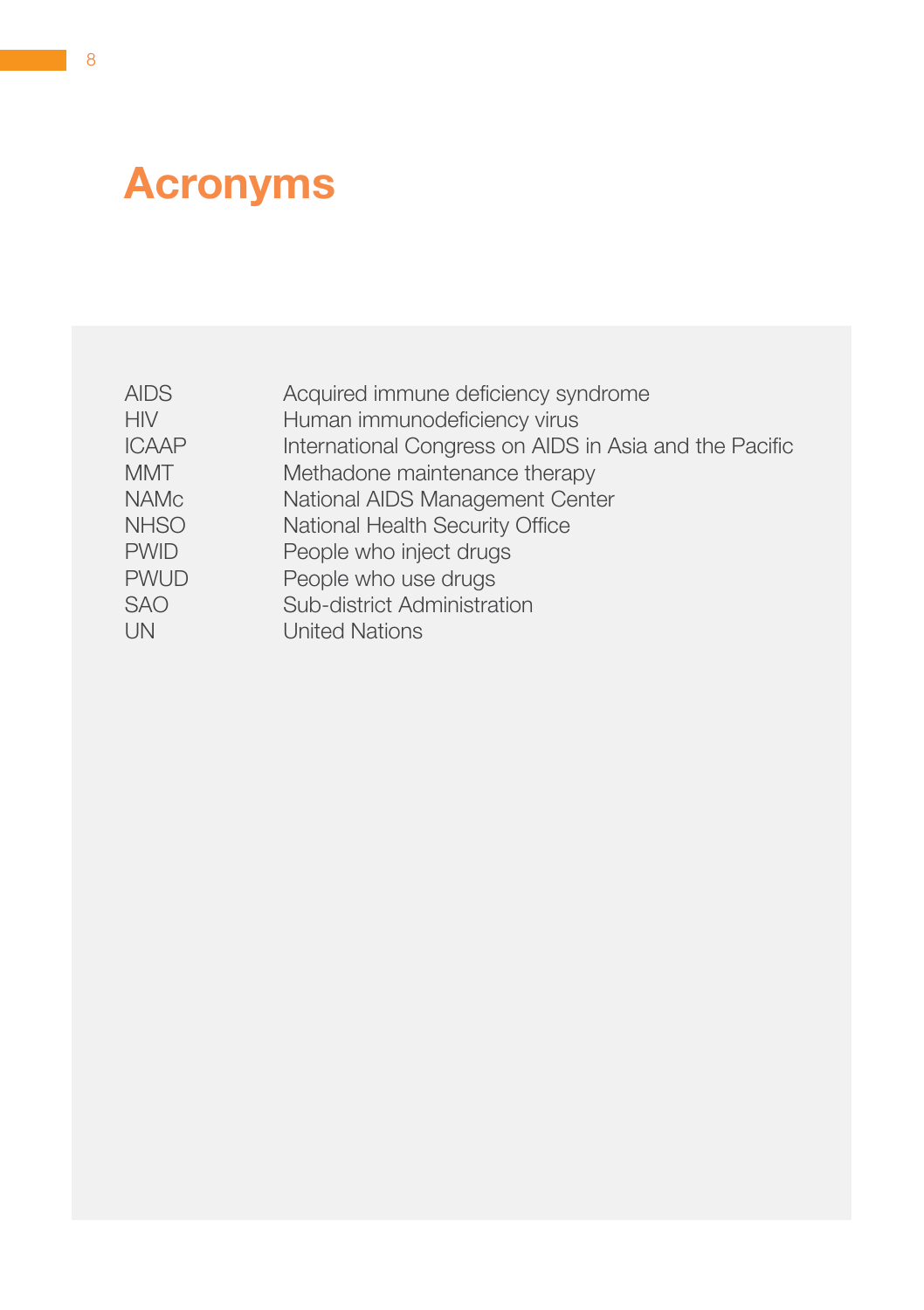## **Executive Summary**

Methadone is a synthetic opioid that mimics the action of heroin and other opiate drugs and has thus been used by medical professionals to treat opioid dependence. In the context of drug dependence treatment, methadone has traditionally been used through short-term detoxification or long-term maintenance. According to scientific research and published evidence in Thailand and globally, methadone maintenance therapy (MMT) yields better results in terms of sustained behavior change related to illicit drug use, in terms of prevention of HIV and other blood-borne infections, and in terms of client satisfaction and quality of life. MMT is recognized by United Nations agencies as a priority intervention in the comprehensive package to prevent HIV among people who inject drugs and is a critical component of national responses to reduce drug-related harms<sup>2</sup>

The government of Thailand has acknowledged the critical role of methadone by approving the Kingdom's first national harm reduction policy in 2014. At present, methadone is included in Thailand's universal health insurance scheme as well as in the social security scheme. This means that people who can access the Thai universal health insurance and social security schemes are eligible for free methadone treatment – both for detoxification and long-term maintenance.

Santikhiri is a village in the Mae Salong Nok sub-district of Mae Fah Luang district in Chiang Rai province. The village is located near the summit of Mae Salong Mountain, fifty kilometers (and several hours drive) from the town of Mae Chan. People living in Santikhiri face a range of important challenges that negatively impact both on their health and on their capacity to access health care services in the community: illicit drugs are widely available in the area; the local population is composed of multiple

*<sup>2</sup> UNAIDS, UNODC and WHO. 2013. Technical Guide for countries to set targets for universal access to HIV prevention, treatment and care for injecting drug users.*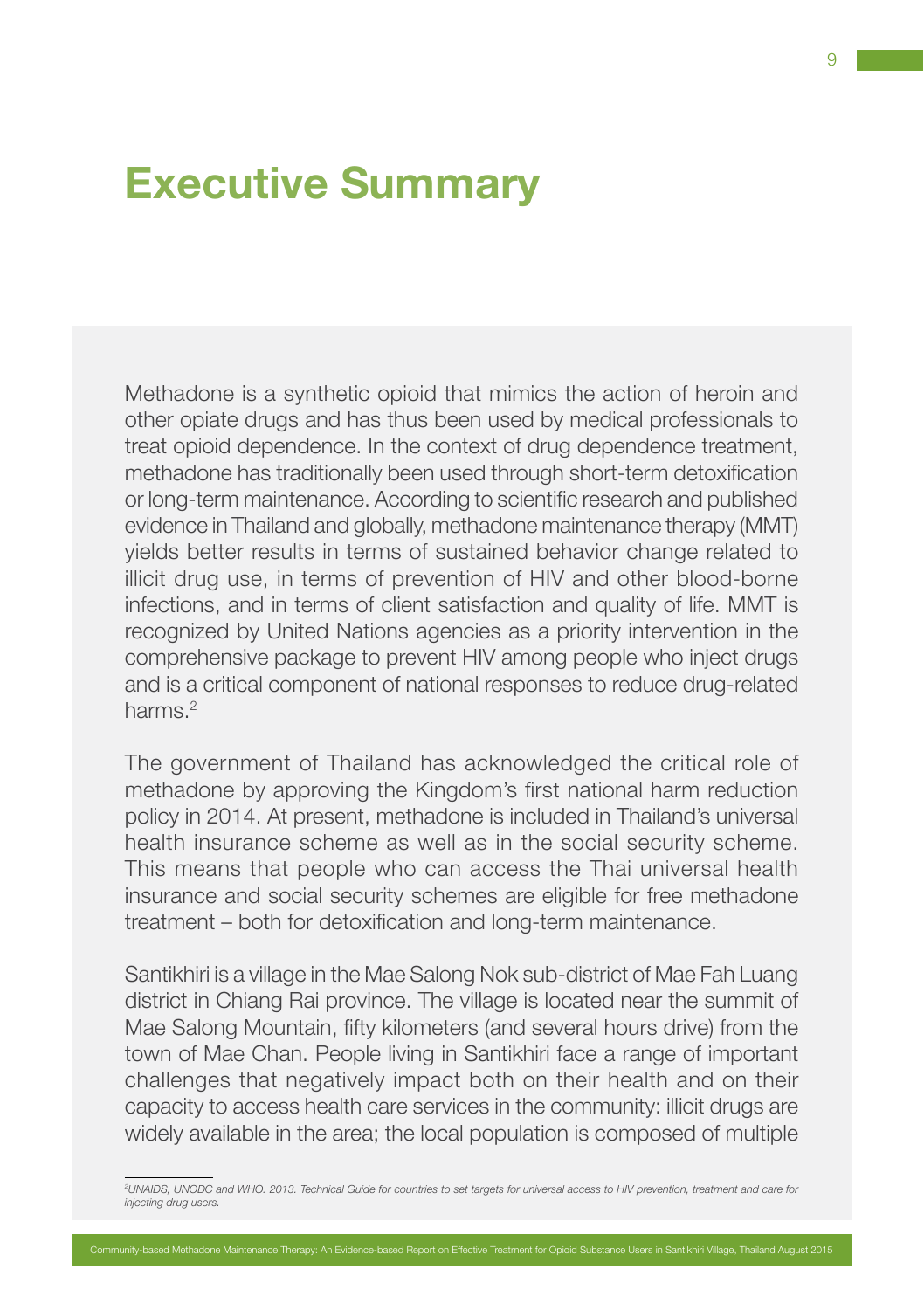ethnic minorities who speak different languages; overall socio-economic status of the community is below the national average with high rates of unemployment; and transportation to Mae Chan – where the closest hospital is located – is costly and requires several hours. These and other conditions have facilitated initiation of illicit drugs, for example to alleviation of pains and treat illnesses, and as a result, many residents in Santikhiri have become dependent on opioids.

In the past, community representatives and leaders intervened to provide support to people who had become dependent on drugs. However, these efforts have not improved the situation for the vast majority of people who use drugs given that most efforts were implemented with the ultimate objective of cessation of drug use and sustained abstinence. After many years of efforts, it appears that the community has now recognized that this approach has not been effective: the number of PWUD has not decreased and PWUD are unable or not ready to become completely abstinent. Meanwhile, local drug use practices have shifted from smoking to injecting, increasing health risks both for the individuals and for the community around them. The shift to injecting especially increases the risk of contracting and spreading HIV, hepatitis B and C, and other blood-borne infections.

O-zone, a civil society organization working on illicit drug use in Chiang Rai province, together with representatives and volunteer PWUD from the community, met to design and develop an effective solution for community leaders, healthcare providers and other stakeholders' consideration. As a result of a number of brainstorming sessions, stakeholders in the community started to agree that the past approach had not been effective and that there was a need to find a new approach for treatment of opioid dependence. Given that the majority of PWUD in Santikhiri use opium and heroin, both PWUD and community members were already familiar with methadone and O-zone representatives proposed to dispense methadone in Santikhiri community through the drop-in center located there. The proposal was received positively and a consensus rapidly grew to acknowledge that co-operation between various sectors – PWUD, their family members, community leaders, health service providers, and the local government – would be necessary to the success of the intervention. Key stakeholders also agreed that the new approach would need to be in line with the context of the problem, be friendly and non-stigmatizing to clients and be easy to access.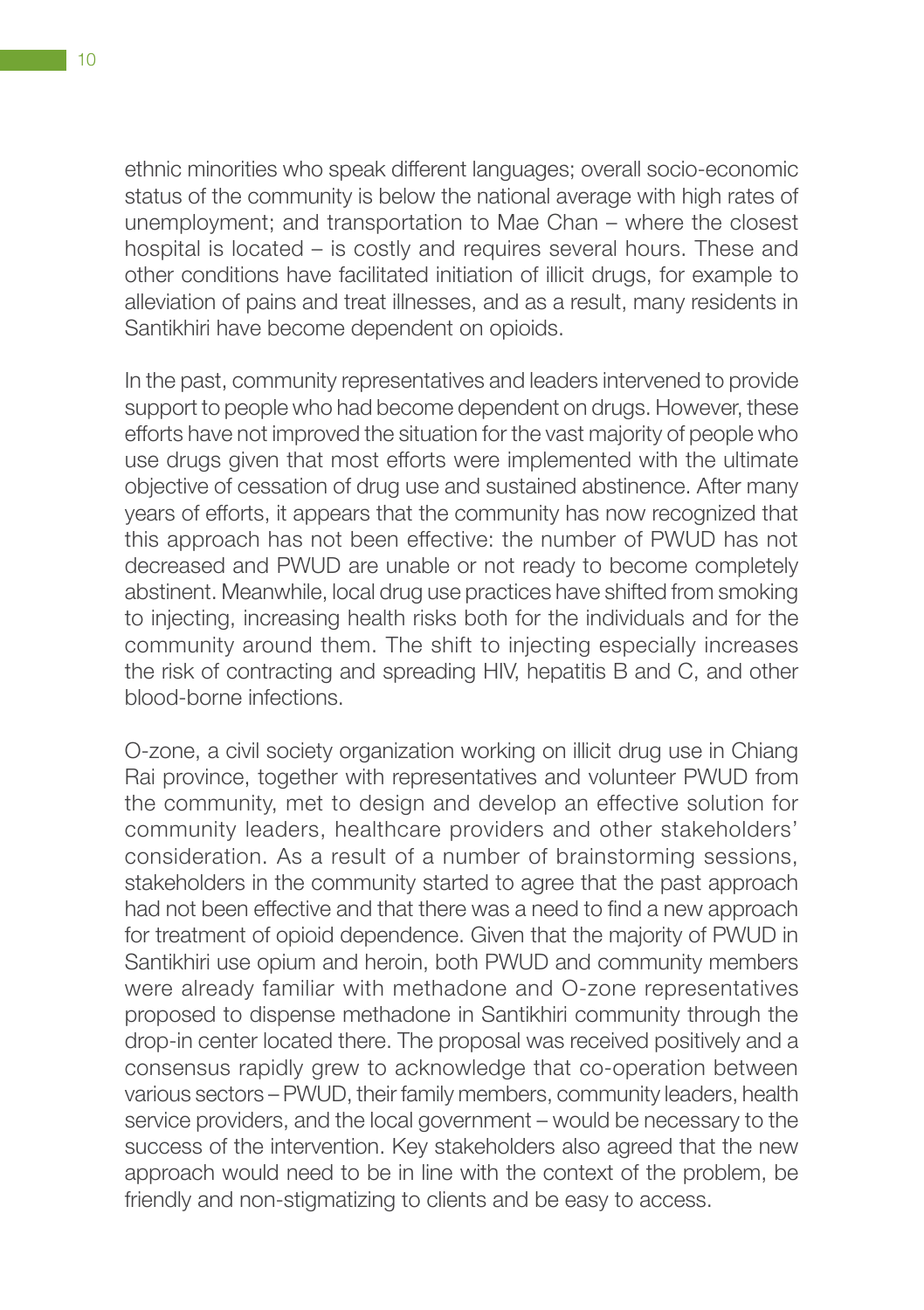

*Bottles of methadone are prepared by the Mae Chan Hospital team and dispensed by the O-zone workers in Santikhiri.*

"The treatment of drug dependence in the community is an approach which has been recognized by both academic and international organizations as effective and sustaining. MMT in Santikhiri community is considered a thought-provoking example to learn from in order to extend service accessibility for PWID in other areas."

### PSI Thailand Foundation Field Manager

Despite the facilitation of a strong consensus, some components of the proposed approach were questioned and challenged. For example, there were divergent expectations about whether PWUD should immediately cease drug use completely, or whether the service should promote a gradual reduction of drug use and encourage long-term behavior change. Such expectations fuelled important discussions regarding implementation models: whether to use methadone as a form of detoxification as recommended by the community leaders and the local government, or as a long-term substitute as recommended by people who use drugs, health service providers, and O-zone workers. In the end, the long-term maintenance model was approved by community leaders and government officials.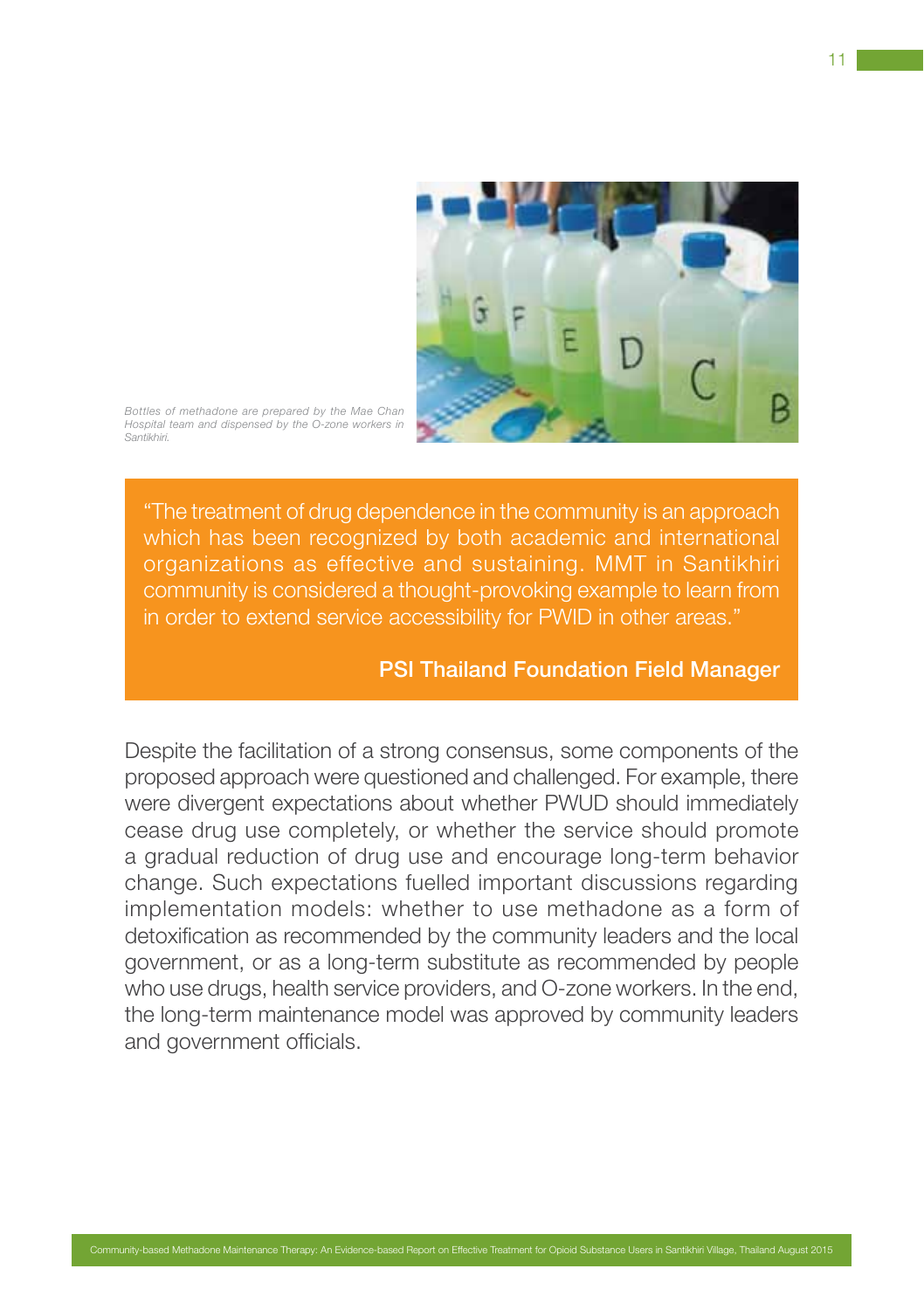# **Design and development of the implementation model**

Authorities have regularly targeted people who use drugs in Santikhiri for rehabilitation campaigns where compulsory detention in boot camp-style institutions often managed by law enforcement personnel passes for treatment. O-zone's clients in Chiang Rai and other provinces have regularly requested assistance to address important weaknesses in the current national response to drug dependence treatment. Indeed, both clients and O-zone representatives acknowledge that compulsory detention in the name treatment is not effective, cost-effective or safe.

Given that cessation of drug use is characterized by debilitating withdrawal symptoms and intense cravings for opiates, international best practices in drug treatment recommend that opiate substitution medication – such as methadone – be provided to alleviate the physical and psychological symptoms. In combination with pharmacological assistance for the relief of physical conditions, medical attention from health care professionals, as well as knowledgeable personnel in this field are important components of successful drug dependence treatment.

In Thailand, methadone treatment is currently only available in district- and province-level hospitals and at a few remote drug treatment centers. Travelling to methadone service outlets is generally challenging, time consuming and costly. Moreover, language barriers and service eligibility are issues O-zone clients have frequently encountered that further limit access to this important service. As a result, accessibility and continuity of methadone services remains an important challenge highlighted by key agencies.3 In order to address the challenges identified and improve service access among people who use and inject drugs, O-zone workers collaborated with local authorities to develop a community-based methadone service delivery model to better meet the needs of clients.

*3 Institute for Population and Social Research, Mahidol University. 2012. Evaluation of HIV programmes among female sex workers, people who inject drugs, and men who have sex with men; Ngammee, V. & Tanguay, P. 2015. CHAMPION-IDU - Innovations, best practices and lessons learned - Implementation of the national response to HIV among people who inject drugs in Thailand 2009-2014; World Bank. 2011. Harm Reduction Policies and Interventions for Injection Drug Users in Thailand.*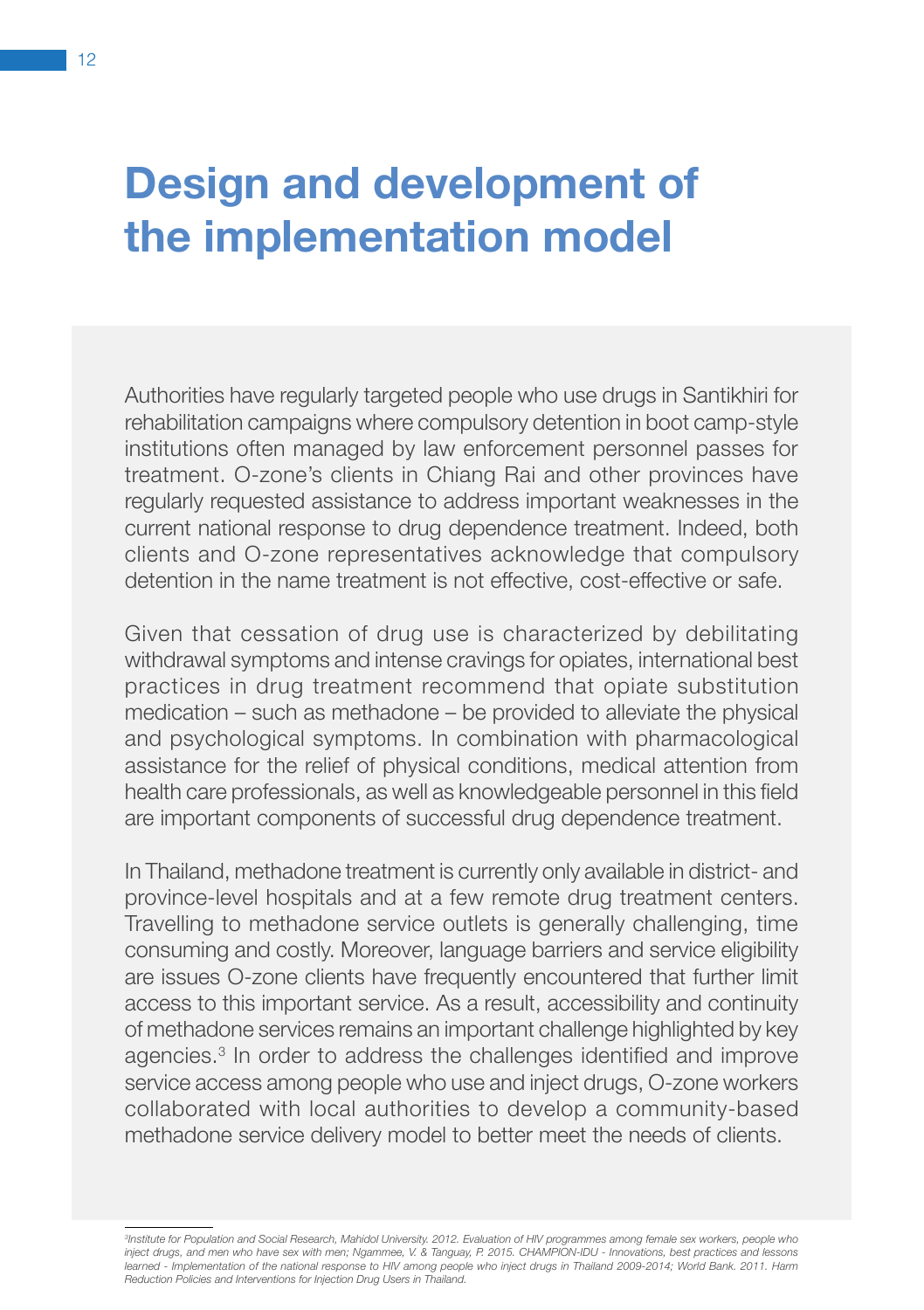Through various official and informal meetings, a proposal was presented by representatives of the affected community and O-zone team workers to community leaders, the local governor, sub-district hospital representatives, and the Mae Chan Hospital team: to initiate local methadone treatment services in the Santikhiri village; and ensure meaningful community participation and involvement. High-level representatives from the Mae Chan Hospital showed interest and offered technical support, management tools, assistance for comprehensive documentation, staff mentoring and training, as well as equipment, including methadone, to support O-zone's efforts. Community leaders and local government representatives also endorsed the proposal.

Initially, a number of government stakeholders expected that methadone would be delivered through a detoxification model in order to achieve abstinence. However, PWID representatives and O-zone workers reminded community leaders and government authorities that such an approach had been widely used in the past with little to no positive results. O-zone also reminded authorities that detoxification reduced healthseeking behaviors among PWID and has been strongly associated with relapse and other health risk behaviors. Persistent differences of opinion led to intense discussions where each group acknowledged the inherent mutual dependence. During discussions, documentation and evidence were presented and reviewed in support of both approaches. Ultimately, community leaders and local government officials insisted on using the detoxification approach and argued that, despite challenges and past results, there was scope to improve and generate positive results.



*Support from community leaders and members was generated by regular meetings with the O-zone team as well as sustained community-level advocacy efforts.*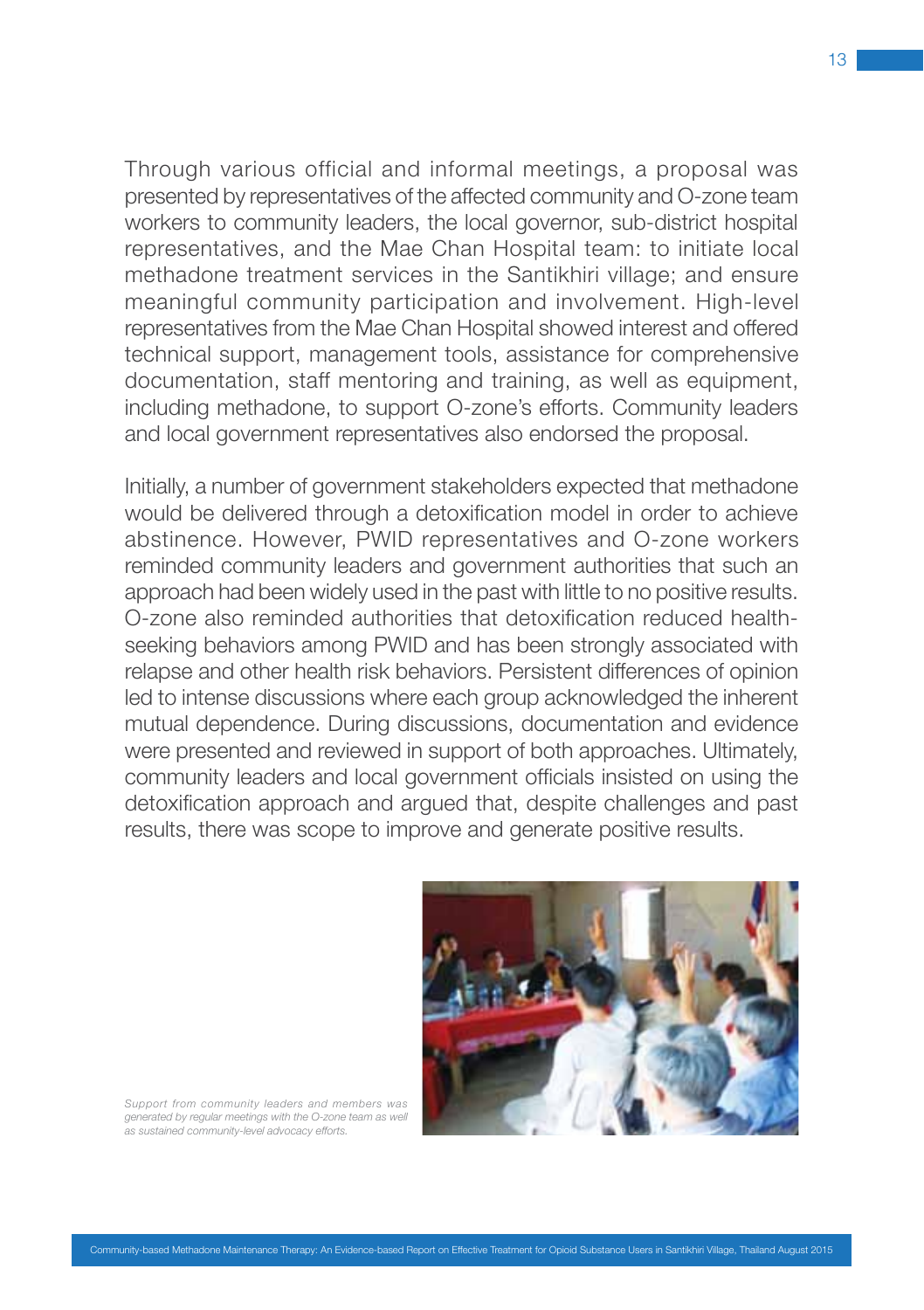The Santikhiri communitybased methadone project was initiated to meet the needs of clients and improve accessibility to methadone. Evaluation of the short-term detoxification services in the project's early phases showed poor results and the approach was amended to promote long-term maintenance. Close collaboration with health service providers. government agencies and civil society organizations contributed to consensus building and ensured effective implementation of project activities. People who use drugs have played a meaningful role in all stages of project design, implementation and evaluation.



*Regular debriefing meetings between the Mae Chan Hospital and O-zone teams enhances quality of services and ensures that implementation bottlenecks and challenges are quickly identified and addressed.*

In the spirit of collaboration, PWID representatives and O-zone workers accepted to pilot the service under a detoxification model in favor of moving the project forward and preserving effective working relationships with key stakeholders in the community. However, O-zone representatives negotiated a specific timeline for the pilot to include a comprehensive evaluation and, should the service be found to be ineffective the detoxification approach would be changed with a long-term maintenance model. All parties involved in the discussions agreed on this condition and its implications.

Before service delivery could be initiated, clear roles and responsibilities had to be defined for all parties and a consensus was developed to support implementation of the methadone delivery model. All parties also developed a strong consensus on the guiding principles underpinning the effort, notably to offer accessible, comprehensive, evidence-based services that meet client needs and respect their privacy and confidentiality and safeguard their safety and protect their security. All parties also agreed to develop comprehensive monitoring and evaluation systems and develop protocols to minimize the risk of diversion of methadone.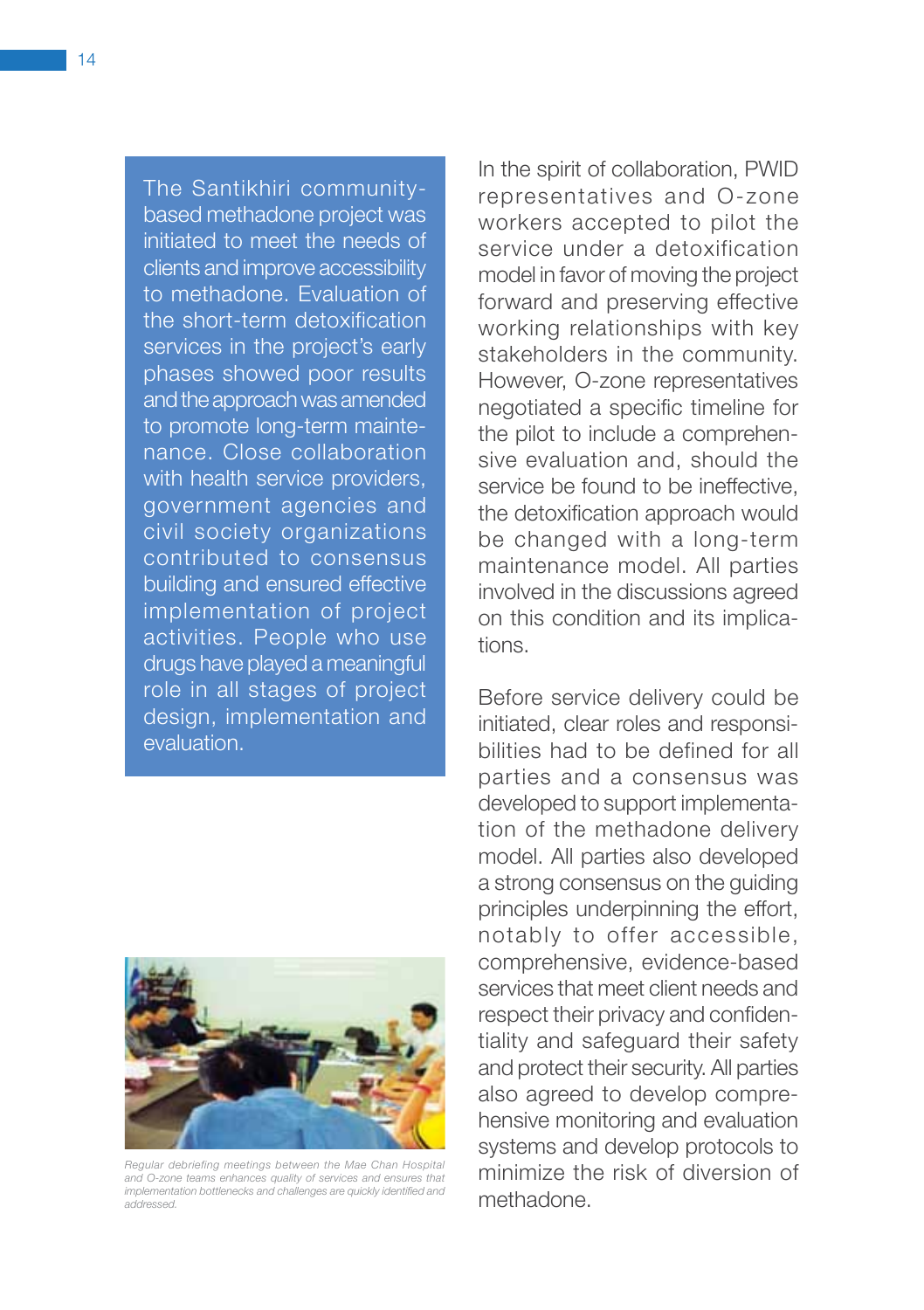From the beginning, the community-based methadone delivery services involved the following stakeholders:

### SAO Chief Administrator, SAO members, sub-district headman and other community leaders

Each of these key leaders and figures of authority played important roles in terms of attending the meetings, evaluating the past performance in the community, counseling and advising project workers, promoting the project, and reassuring people in the community. The leadership of the individuals who provided support has been instrumental in facilitating an effective roll out of the project activities.



*O-zone workers, many of who are people recovering from drug use and dependence, hold regular team meetings to support efforts in client recruitment, client satisfaction and referrals to other health services.*

### O-zone Foundation

O-zone, a Thai civil society organization, has been a recipient of the Global Fund to Fight AIDS, Tuberculosis and Malaria since 2009 and contributes to HIV prevention among people who inject drugs as well as the overall improvement in quality of life of all people who use drugs. O-zone's experience under the CHAMPION-IDU project<sup>4</sup> led to important innovations, best practices and lessons learned for the care and support of Thai people who use drugs. O-zone plays an essential role in strengthening competencies among harm reduction workers across Thailand. In Santikhiri, the O-zone team has been responsible for recruiting workers and clients, assisting in the daily provision of methadone treatment including in terms of client assessment, distribution of methadone, observation of clients after administration, as well as coordination among a range of local and national stakeholders to ensure smooth local operations.

*<sup>4</sup> Ngammee, V. & Tanguay, P. 2015. CHAMPION-IDU - Innovations, best practices and lessons learned - Implementation of the national response to HIV among people who inject drugs in Thailand 2009-2014.*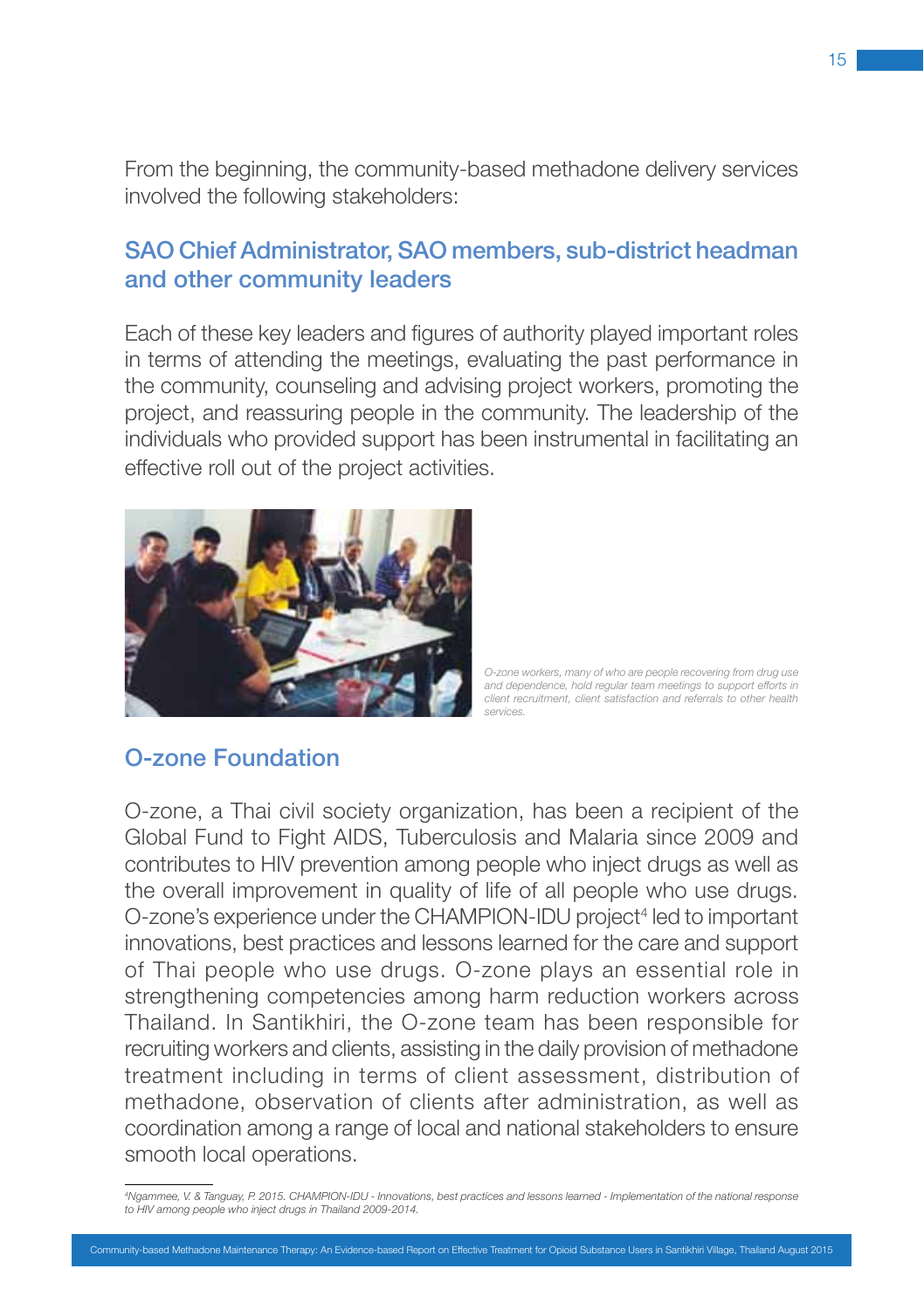

*The O-zone drop-in center in Santikhiri offers comprehensive harm reduction and social support services to over 100 people dependent on opiates.*

### PWID representatives, peers and volunteers

From the very first stages of project development, this group played a critical role in sharing their needs, lessons learned, and experiences of treatment, as well as proposing responses and mechanisms for effective treatment tailored to meet the needs of PWID. These insights were precious and informed all stakeholders who worked on the project. Most importantly, their insights and experiences were critical in making the methadone service delivery effective, in recruiting and supporting clients throughout the course of treatment, while also being actively involved in the day-to-day operations of service delivery, thereby effectively addressing the government's staffing gap in this particular sector. Peers and volunteers were also trained to promote the project as well as monitor and document activities.

### Mae Chan Hospital

Methadone is classified as a Schedule II narcotic in Thailand, thereby restricting its use to medical treatment requiring professional supervision and oversight in order to ensure compliance with national and international requirements. In 2003, Mae Chan Hospital's work was recognized with the National Rolleston Award from the International Harm Reduction Association for their efforts in setting up a community-based methadone project in a hilltribe village in Chiang Rai province. Today, the Mae Chan Hospital plays an important role in the Santikhiri community-based methadone project by providing academic information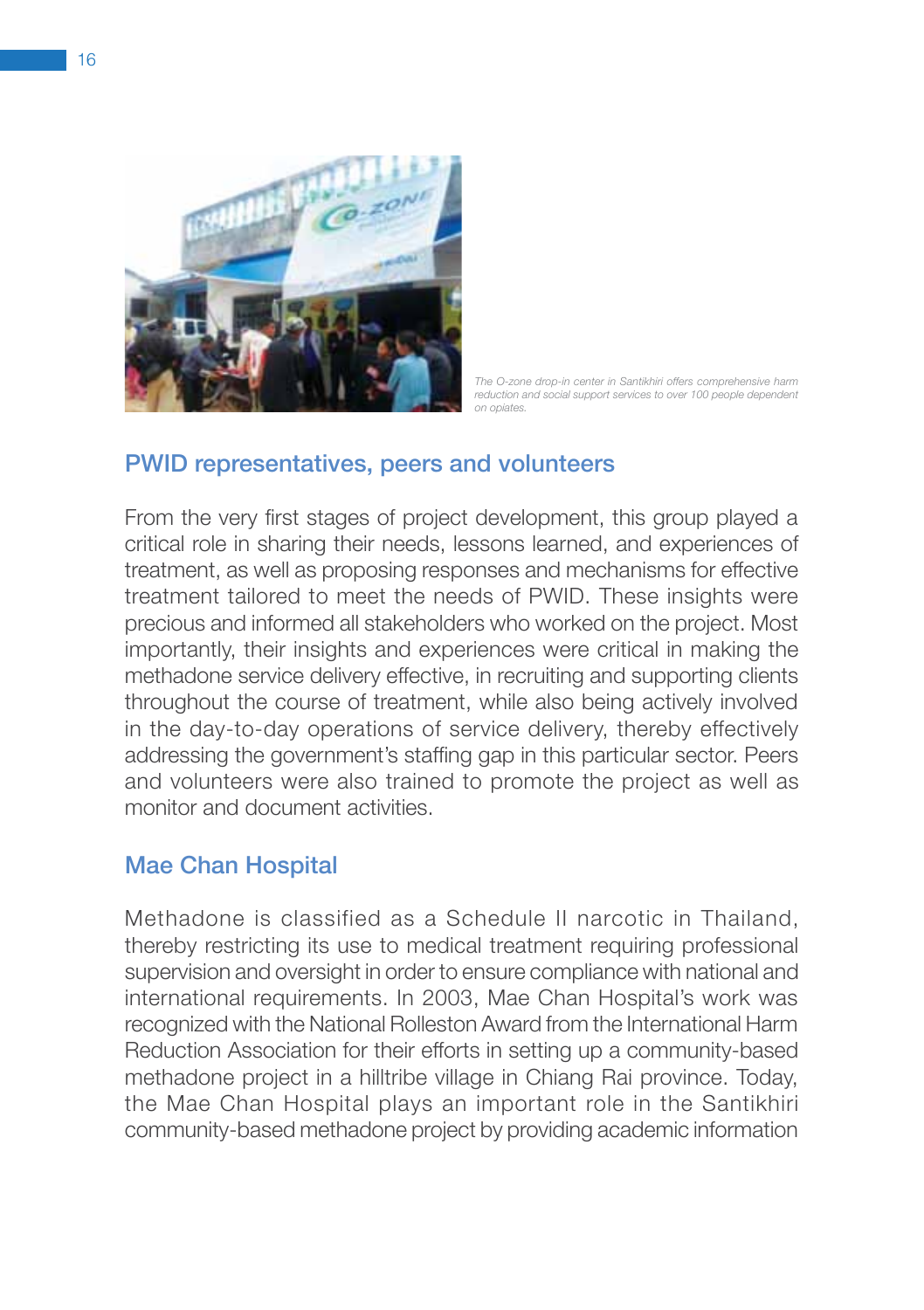and technical support with reference to methadone treatment, training and developing skills of related project workers, assessing and diagnosing clients prior to treatment, determining the course of methadone treatment for each client, providing treatment and follow-up in regards to treatment results, preparing and titrating methadone doses, and controlling and managing stocks of methadone.

### PSI Thailand Foundation

The PSI Thailand Foundation was the principal recipient of the Global Fund grant and spearheaded the CHAMPION-IDU project, a comprehensive national-level response to HIV among PWID between 2009 and 2014. In the Santikhiri methadone project, PSI Thailand managed the CHAMPION-IDU project, which allocated funding, and personnel while providing operational management support along with overall responsibility for follow-up, evaluation and documentation of results.

### Chiang Rai Provincial Health Office - Anti-drugs division

The implementation of methadone services is a critical component of the comprehensive package of interventions that can prevent the spread of HIV and other blood-borne infections. Despite several decades of experiences with this medication, a community-based approach to methadone service delivery was a significant innovation in Thailand. The Chiang Rai Provincial Health Office is a local government agency mandated to facilitate local implementation of government health policies. In the Santikhiri methadone project, its representatives played a vital role in facilitating consensus and encouraging partnerships across sectors as well as in reviewing restrictions and conditions that constrained accessibility to methadone. The Provincial Health Office also worked to remove structural obstacles while ensuring adherence to national government requirements and sourcing additional funds to support and expand activities.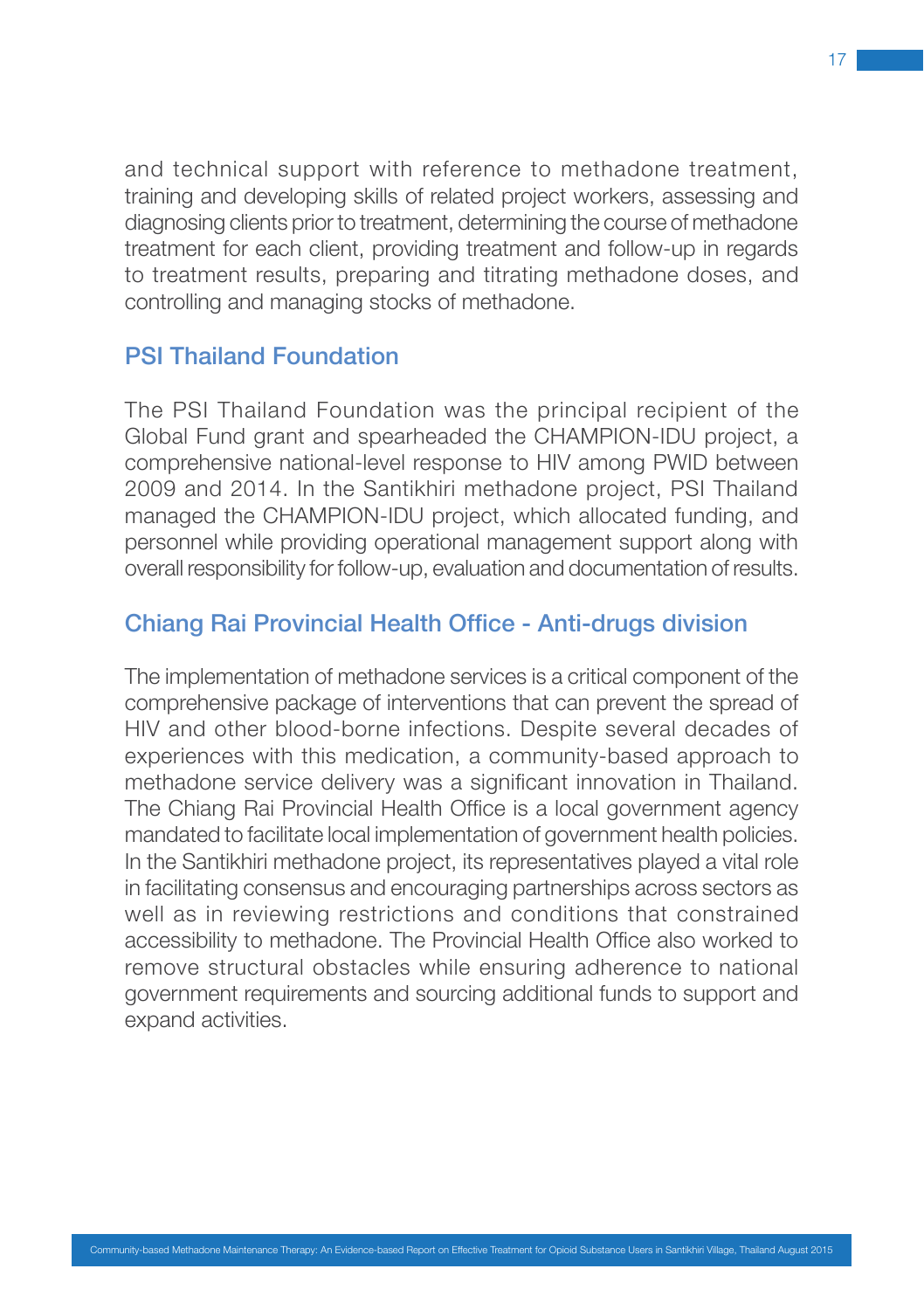# **Methadone service delivery milestones from Santikhiri village**

- Brainstorming sessions were held with peers and PWID representatives to analyze current issues related to drug dependence treatment, design a community-based service delivery model, and develop a proposal. The initial proposal highlighted the need for community-based methadone services in Santikhiri village.
- O-zone representatives presented the proposal to local authorities and received suggestions and recommendations towards a consensus regarding the way forward. An agreement was reached where methadone detoxification services would be initially piloted and evaluated with the understanding that poor results would lead to a change in operational models from short-term detoxification to long-term maintenance.
- In February 2012, the methadone detoxification service was initiated at the Santikhiri drop-in center operated by O-zone, with support from Mae Chan Hospital staff.
- In August 2012, a meeting was held with the civil society representatives, public health officers and local government officials to present the outcomes generated under the detoxification model. Results collected from client interviews showed little to no positive results.
- In the weeks that followed, a new consensus was forged around the operationalization of a long-term methadone maintenance model in the Santikhiri village.
- In September 2012, the Mae Chan Hospital team delivered a number of technical capacity building workshops, including on-the-job mentoring, to improve the O-zone workforce's technical and management competencies.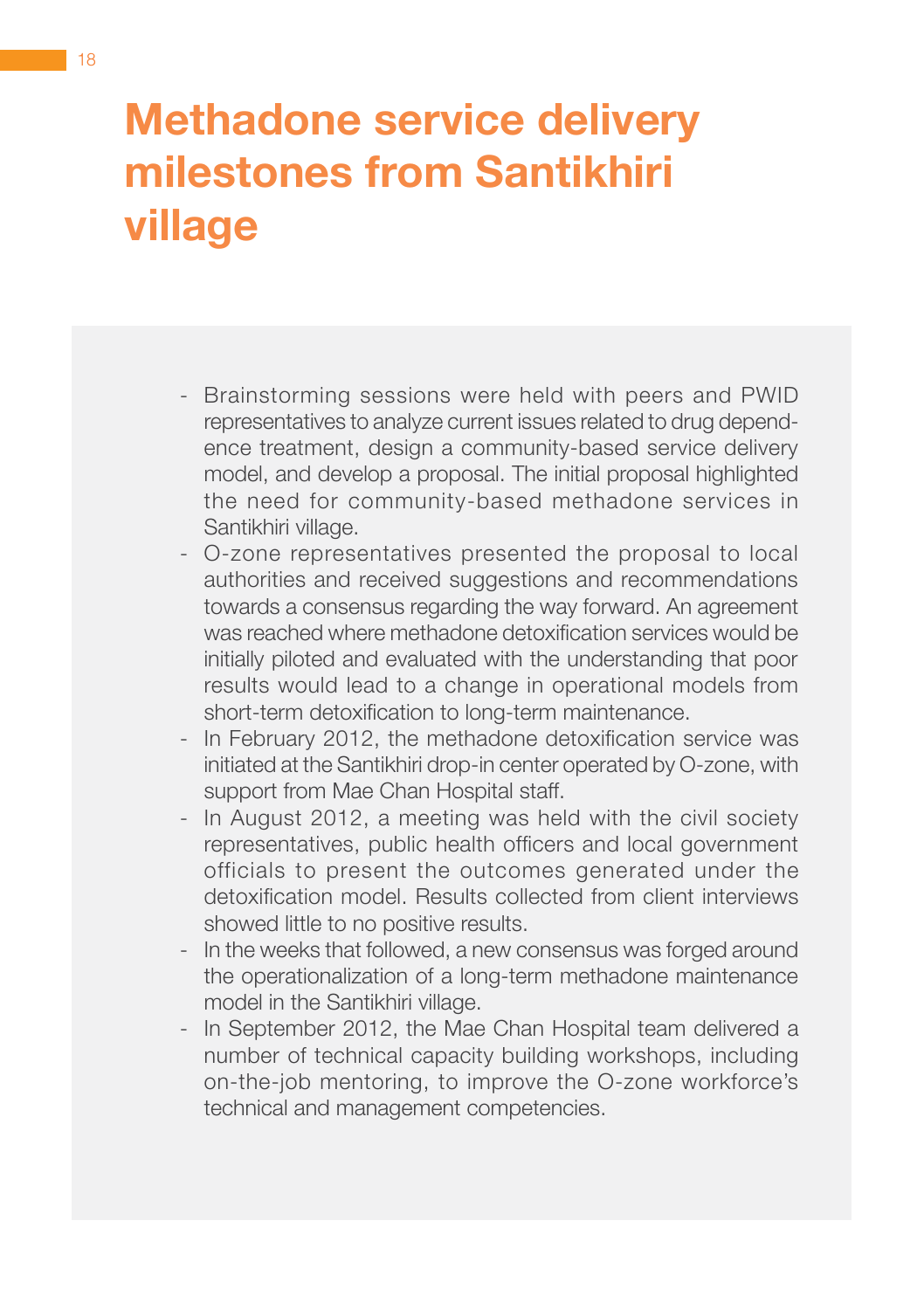- In October 2012, methadone maintenance therapy was initiated in the community in collaboration with PWID representatives, civil society organizations, and public health agencies (Mae Chan Hospital, Chiang Rai Provincial Health Office's Anti-drugs division).
- From January to October 2013, methadone was delivered in the Santikhiri village. In October 2013, project results were once again evaluated using project results, follow-up and interviews with clients and stakeholders as well as desk based publications.
- Between March 2013 and September 2014, a cumulative total of 205 clients were enrolled in the service.society sector, public health agencies (Mae Chan Hospital, Chiang Rai Provincial Public Health Office anti-drug scheme).
- From January to October 2013, treatment outcomes were evaluated using research methodology, follow-up and evaluation with clients and stakeholders.
- From January to October 2013, treatment outcomes were evaluated using research methodology, follow-up and evaluation with clients and stakeholders.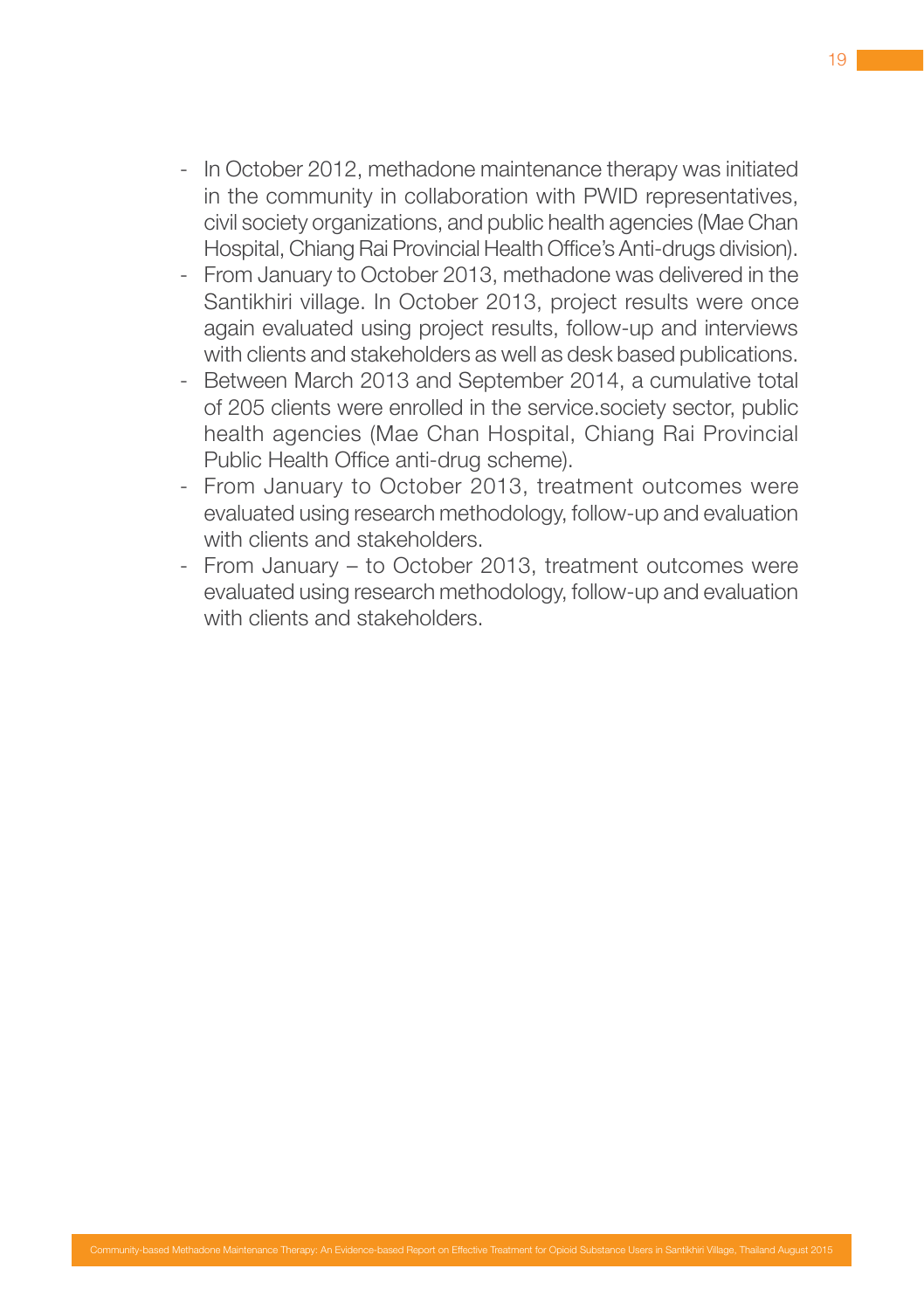## **Results and best practices**

Detoxification with methadone has been implemented in Thailand for more than 40 years. While the concept of maintenance with methadone had been recognized in the academic literature and is considered a best practice intervention according to international experts, Thailand's approach has promoted detoxification, with few sites offering genuine maintenance programs. Methadone maintenance therapy (MMT) yields better results in terms of sustained behavior change related to illicit drug use, in terms of prevention of HIV and other blood-borne infections, and in terms of client satisfaction and quality of life. MMT is recognized by United Nations agencies as a priority intervention in the comprehensive package to prevent HIV among people who inject drugs and is a critical component of national responses to reduce drug-related harms.<sup>5</sup> Community-based methadone services in Santikhiri were designed to facilitate access for those in need by overcoming critical logistical barriers.

Though national government policies and guidelines have been amended in recent years to include and promote methadone maintenance therapy, health service providers continue to promote detoxification-based models and a minority of methadone outlets offer genuine maintenance. Out of over a thousand hospitals nationwide, methadone is only available in only 111 hospitals, or about ten percent of the Kingdom's hospitals. Approximately 3,000 of the 40,300 Thai PWID are currently receiving methadone treatment across Thailand and clients continue to report significant accessibility challenges.



*The O-zone team in Santikhiri offers comprehensive harm reduction and social support services to over 100 people dependent on opiates through outreach and drop-in centers.*



*Representatives from the Mae Chan Hospital regularly visit the O-zone drop-in center to provide technical support and professional mentoring.*

*5 UNAIDS, UNODC and WHO. 2013. Technical Guide for countries to set targets for universal access to HIV prevention, treatment and care for injecting drug users.*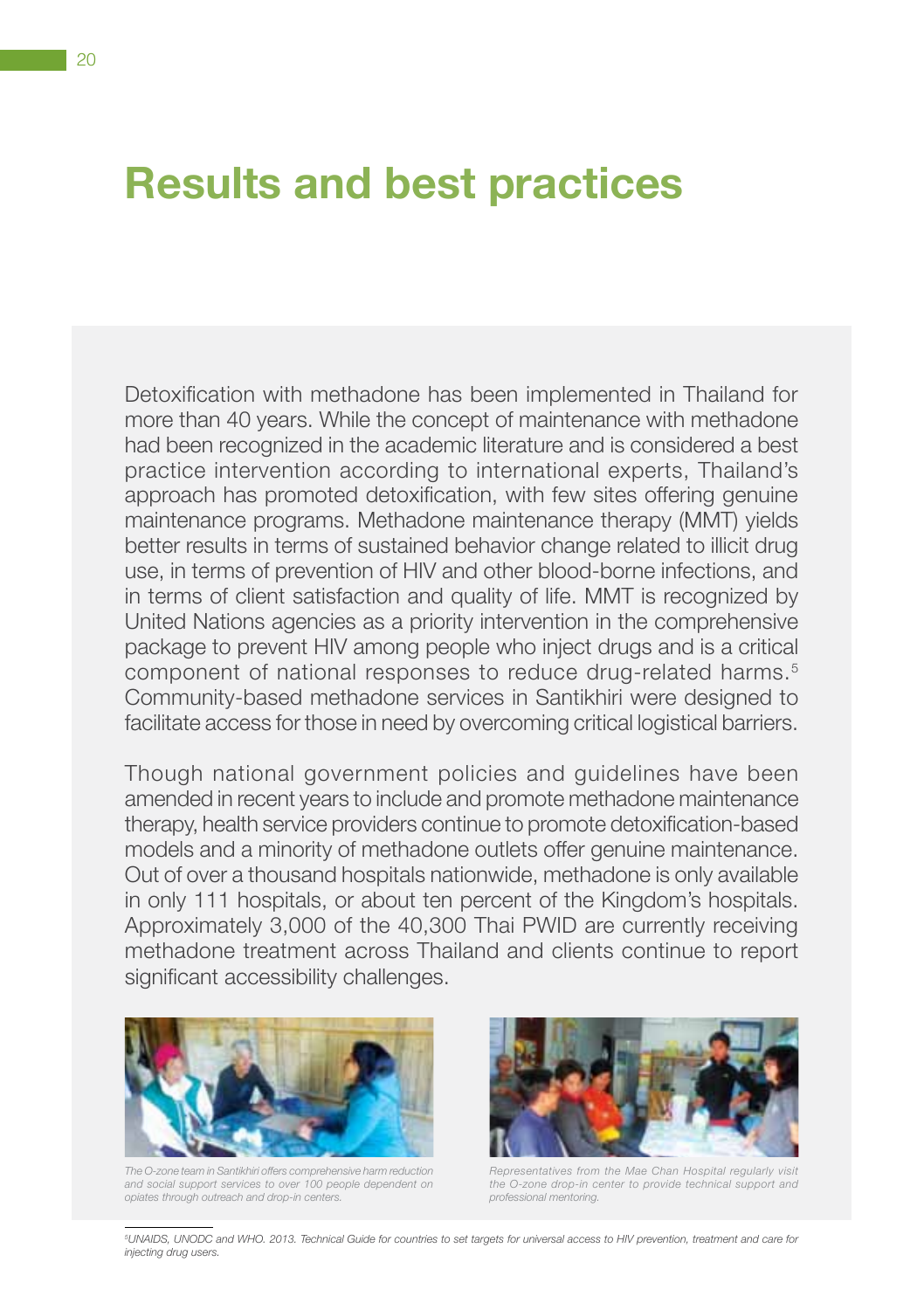## Early stages

The multi-sectoral consensus locally established under the Santikhiri methadone project has been critical to its successful implementation. With support from a wide range of government and non-government offices and officials in addressing community concerns, encouraging tolerance and support, building capacity and knowledge, the pilot methadone project was considered an important innovation. In order to sustain the consensus and collaborative model, the following steps were taken:

- 1. Several formal and informal meetings were held to establish joint processes to empirically assess the situation, identify the issues to be addressed, prioritize needs and interventions, and explore solutions in which all sectors would have a role to play.
- 2. Collect and share relevant evidence and project results, including client feedback to be shared throughout discussions and negotiations.
- 3. Negotiations emphasized respectful discussion and acknowledged the value of experience and knowledge of all stakeholders. Discussions remained focused on building understanding and developing an enabling process rather than seeking a specific predetermined outcome. In this sense, O-zone representatives combined a range of process options, including formal and informal discussions, presenting academic and evidence-based information, inviting experts to share information and opinions, as well as arranging study visits for community representatives to visit other communities to examine and explore options by exchanging ideas with other community members.
- 4. Virtually all decisions were made jointly and transparently. When conclusions did not align with the original intended strategy based on client needs, compromises were made to allow progress. Follow-up and evaluation of project results were analyzed in order to address weaknesses in the original design. Such open processes contributed to effective and sustained collaboration and partnerships.
- 5. Transparency in operations and implementation also contributed to building confidence among community representatives in regards to O-zone's work. Regular meetings contributed to smooth operations and to avoiding technical and logistical bottlenecks.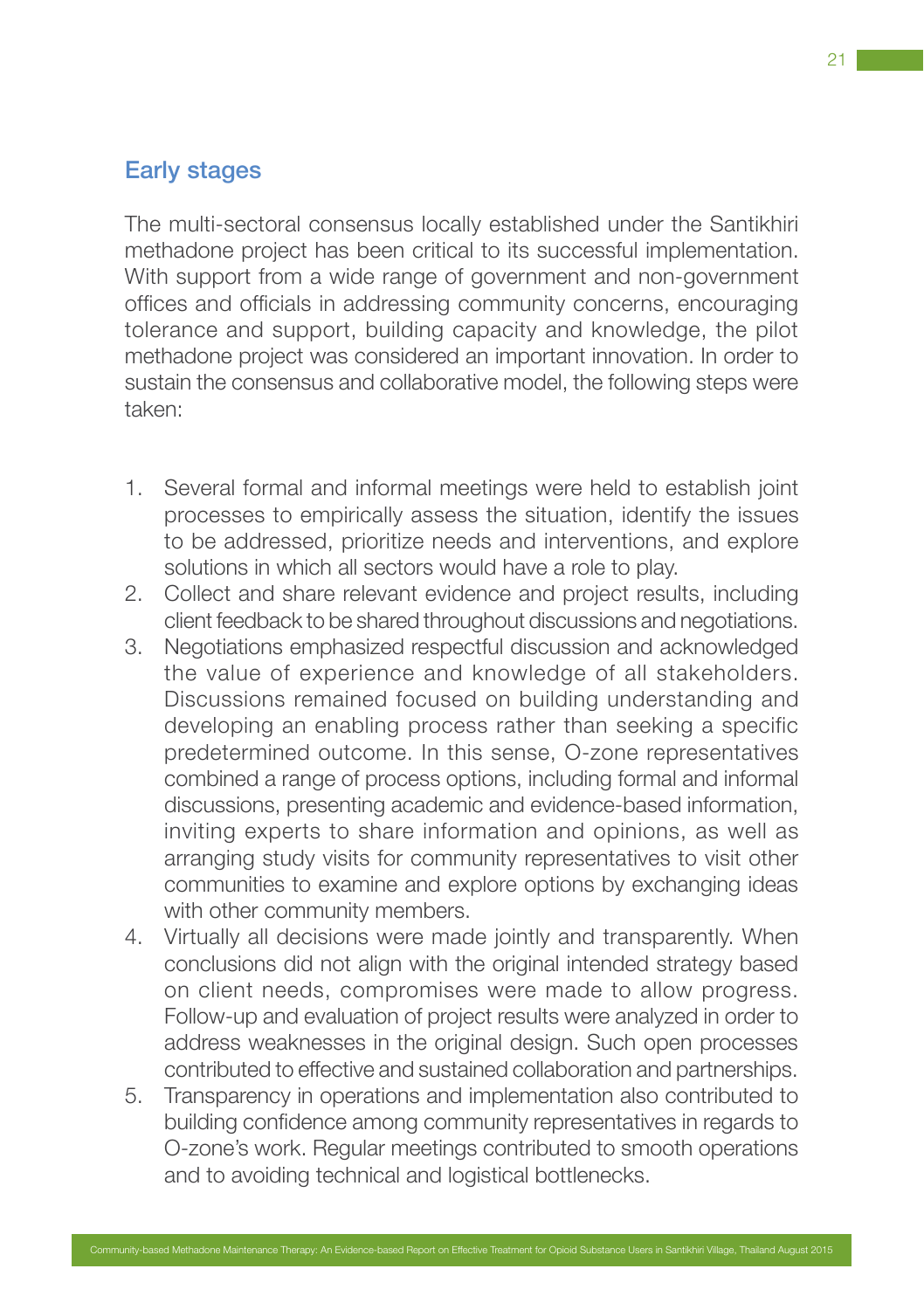6. Documentation of project results has been critical to facilitating consensus and collaboration between the various stakeholders and data regarding outcomes continues to be regularly shared across the project partners. Data has been used to inform and amend the project strategy in favor of a maintenance service model.

### Overview of the process to set up the community-based methadone maintenance project in Santikhirl

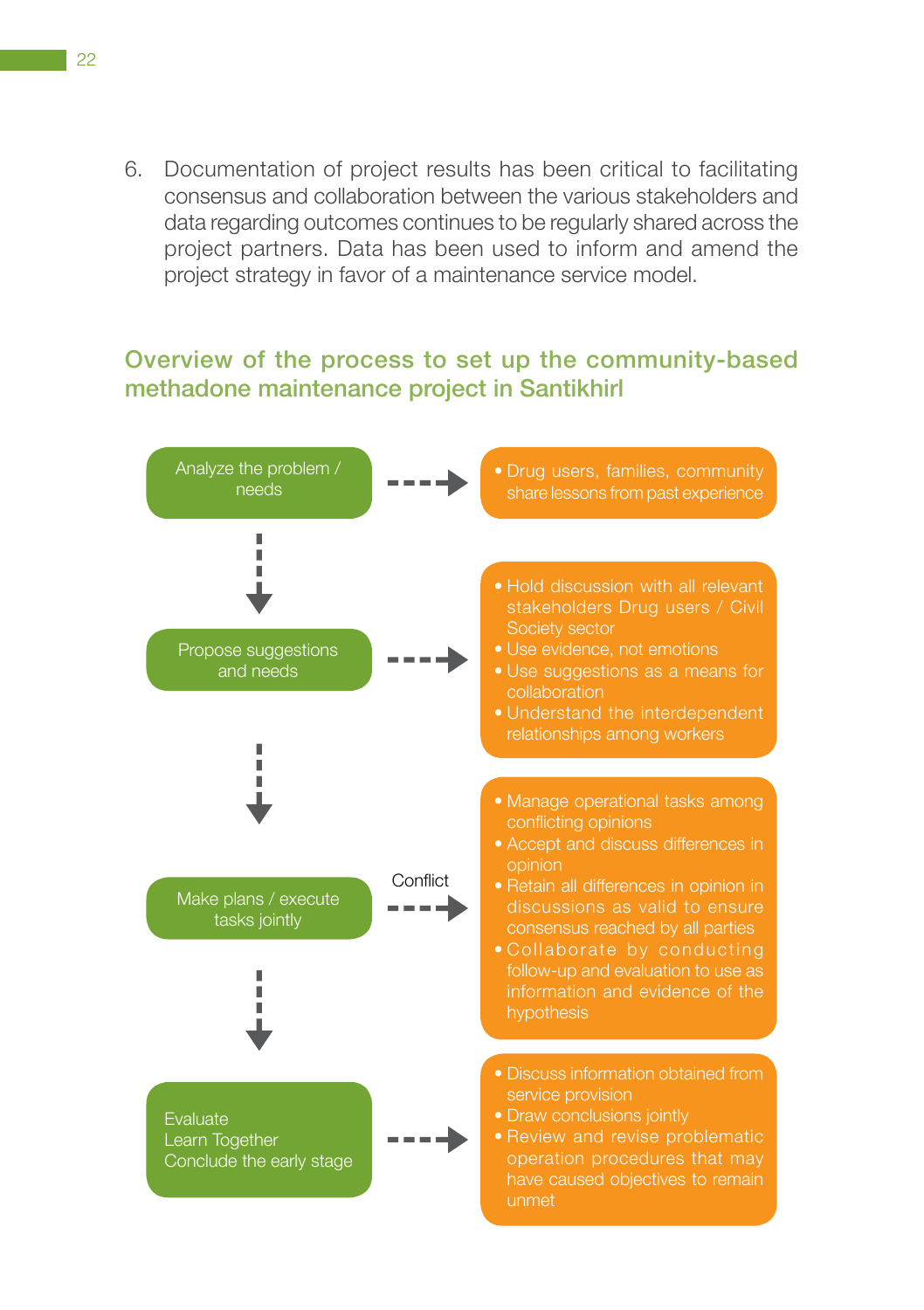

*The O-zone Chiang Rai team regularly meets with local authorities to report results and share plans for upcoming activities to ensure effective coordination and collaboration.*

### Later stages

Though Thailand's network of methadone providers is significant, community-based methadone maintenance services represent an important local and international innovation that strengthens Thailand's leadership role in HIV prevention. The service implemented through the O-zone drop-in center in Santikhiri is the first of its kind in that it combines multi-sectoral collaboration, including civil society organizations and people who use drugs; it relies on peers and people who use drugs to operate a significant part of the service; the service now promotes and facilitates access to genuine methadone maintenance therapy; and the service is delivered in a remote rural mountainous community where opiate drug use is common.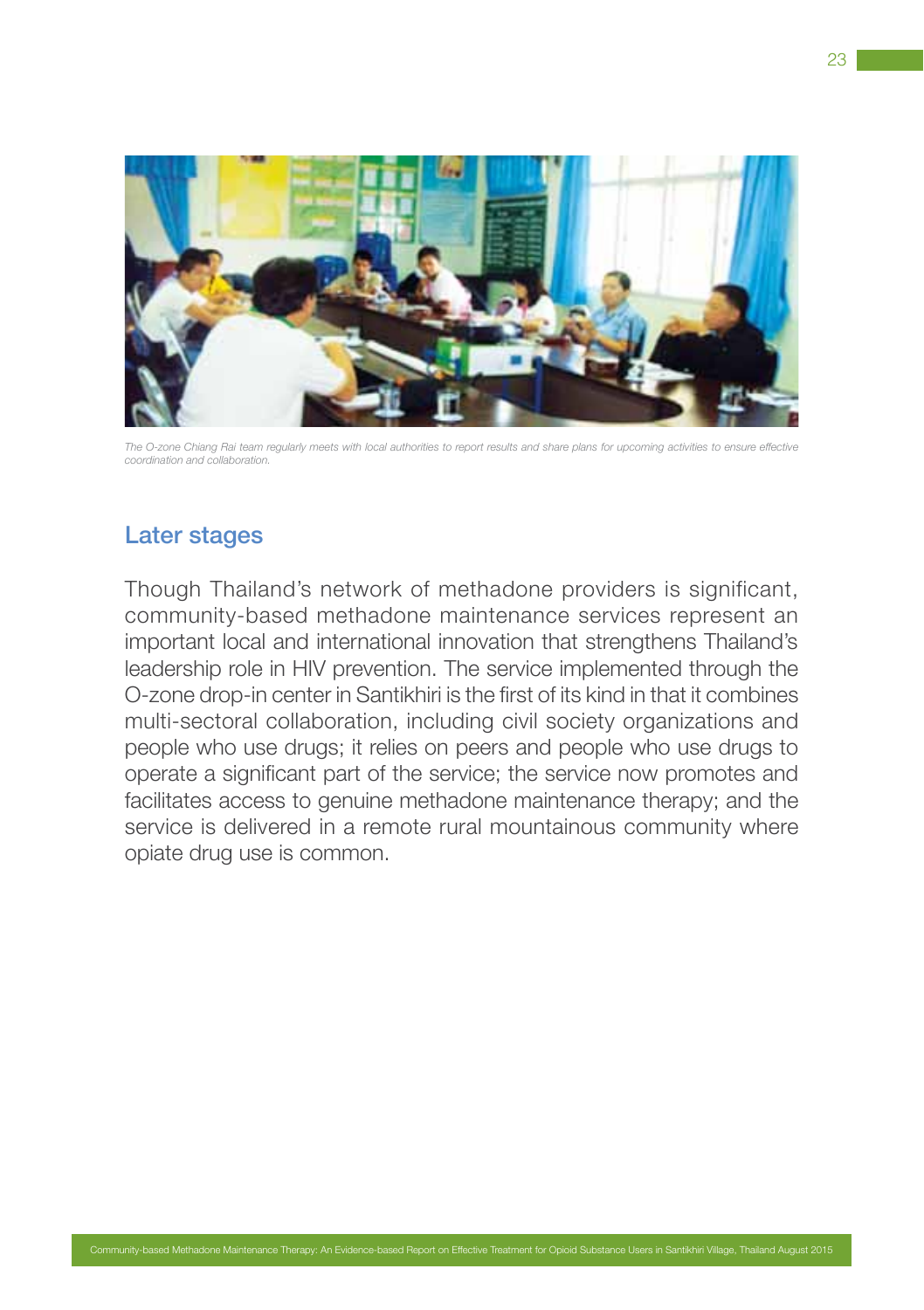## Overview of roles and responsibilities among implementing agencies

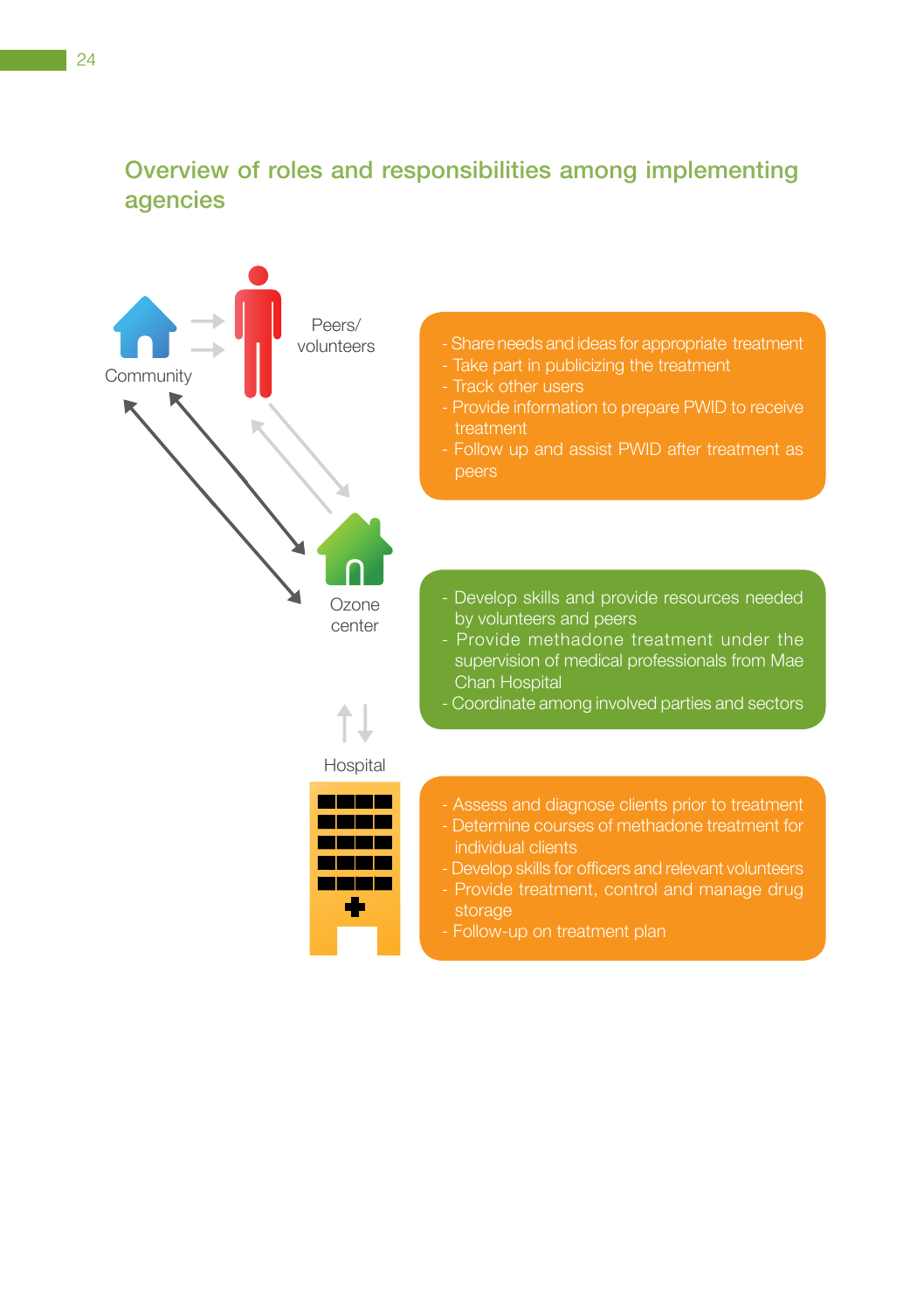## **Treatment Outcomes**

## This is a table showing methadone treatment outcomes from March 8 - May 25, 2012 (Methadone detoxification period).

| <b>Admissions</b> |        | <b>Arrests</b> |        | Employed |        |      | Relapses |      | Recoveries | <b>Deaths</b> |        |
|-------------------|--------|----------------|--------|----------|--------|------|----------|------|------------|---------------|--------|
| Male              | Female | Male           | Female | Male     | Female | Male | Female   | Male | Female     | Male          | Female |
| 52                |        |                |        |          |        | 44   |          |      |            |               |        |
| 59                |        |                |        |          |        | 50   |          |      |            |               |        |

## This table shows Methadone treatment from October 1, 2012 - December 20, 2014 (MMT period)

| Methadone<br><b>Treatment</b><br><b>Clients</b> |        | <b>MMT</b><br><b>Clients</b> |        | Employed |          | <b>Arrests</b> |        | Left<br>Community<br>for<br>Employment |        | <b>Deceased</b><br>by other<br>Medical<br>conditions/<br>Accident |                | <b>Recovers</b> |        | <b>Stop MMT</b> |        |
|-------------------------------------------------|--------|------------------------------|--------|----------|----------|----------------|--------|----------------------------------------|--------|-------------------------------------------------------------------|----------------|-----------------|--------|-----------------|--------|
| Male                                            | Female | Male                         | Female | Male     | Female   | Male           | Female | Male                                   | Female | Male                                                              | Female         | Male            | Female | Male            | Female |
| 180                                             | 25     | 70                           | 5      | 9        | $\Omega$ | 33             | 3      |                                        | 3      | 6                                                                 | $\overline{2}$ | 19              |        | 36              |        |
|                                                 | 205    |                              | 75     |          |          |                | 36     |                                        | 10     |                                                                   |                |                 | 21     | 43              |        |

For families of clients, the Santikhiri methadone project has generated significant benefits. Clients and families report securing gainful employment and re-entering the workforce while reducing considerable expenses related to daily drug use. Family members also report better relationships and fewer conflicts with clients enrolled in the Santikhiri methadone maintenance project. All this contributes to clients feeling more supported and motivated to engage in daily family life.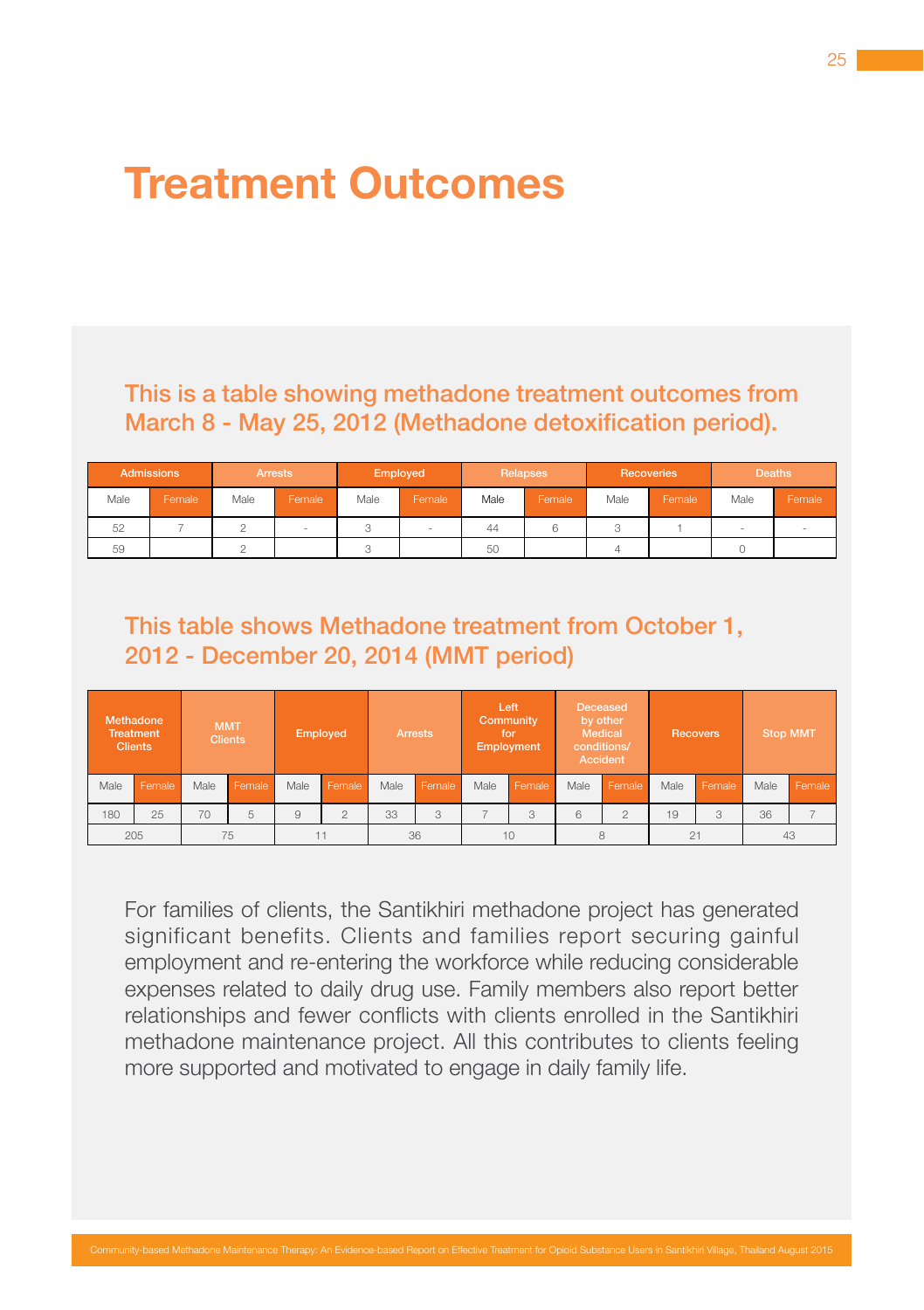

*The O-zone Chiang Rai team holds regular information sessions to raise awareness, strengthen knowledge and improve attitudes of community leaders and members in regards to drugs, HIV, and public health*

"Since starting methadone, I have never returned to using opium, I never quarrel with my wife, and I am so glad I took it. It is many times better than opium. I now have some savings, my wife is happy and so is my child. I am happy, also, that I no longer use opium. Before, I barely had enough to eat, but now, I have enough. Before, my child could barely go to school because I had no money. No matter how much we had, it was never enough. One day, not long after I started methadone treatment, opium was still in my system and there were cops making arrests in the village. I dared not go out for my daily dose of methadone, so my wife went to get it for me. My wife is supporting me on the methadone treatment."

#### Male client, age 38

"I used to worry that if the methadone service in the community and the administration is not good, there might be more overdose cases. But for the past two years, we found no overdose cases among clients of this service. This reflects good administration. People who use drugs are well-informed and are more aware of the risks associated with their drug use."

O-zone field worker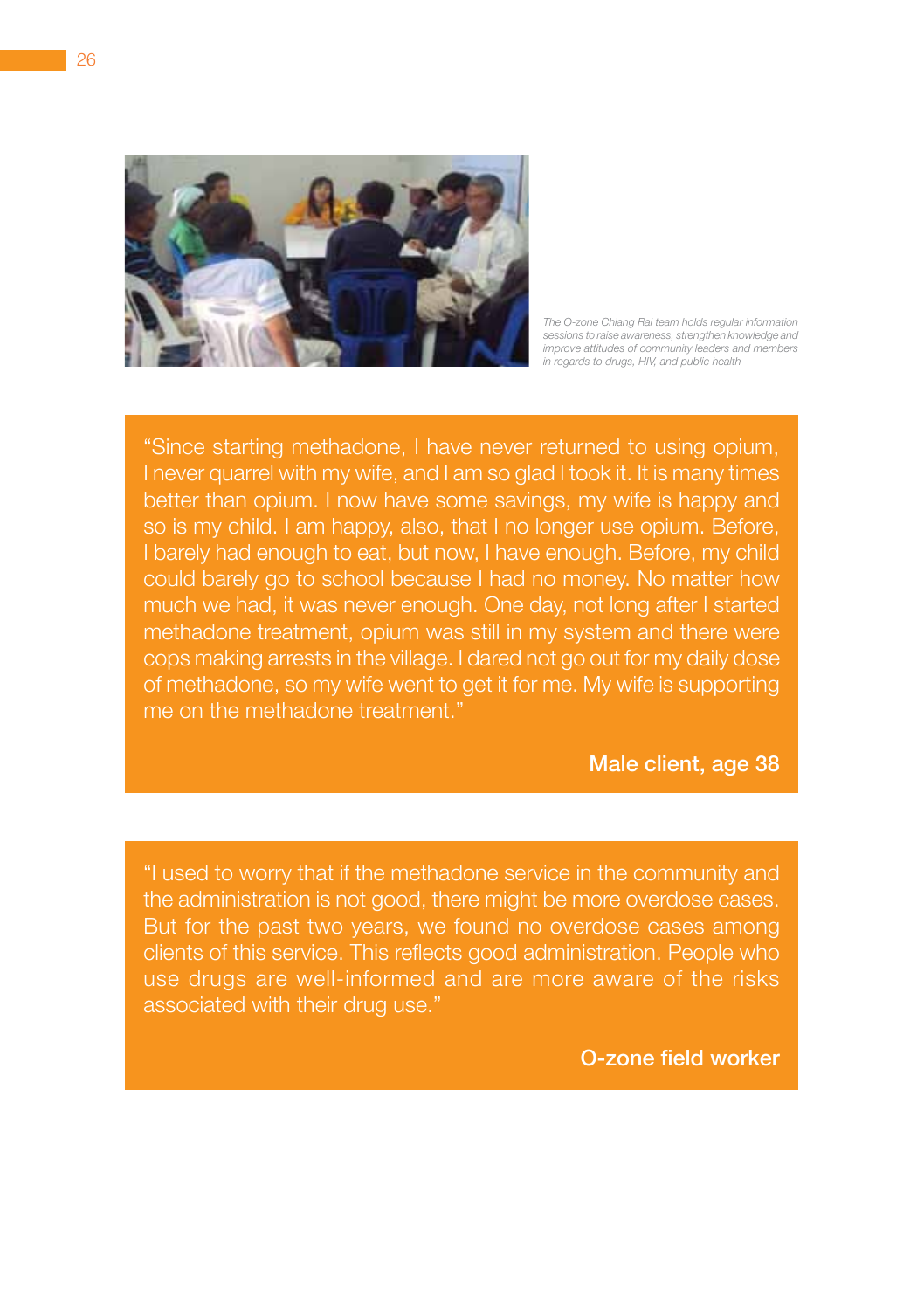"My wife and kid are glad that I am not using drugs any longer. We have enough money. When we make THB 500, we were able to save some. Now, I have some savings, and am not taking any drugs. Previously, my child was never interested in where I went. Wherever I go, she never wanted to go. But now she joins me every day. I don't know how life would be without methadone. Now I don't have any more headaches or leg pain."

### Male client, age 48

The Santikhiri communitybased methadone project has generated significant results since its initiation in 2012 for clients, their families and local communities. By locating methadone services in the community and involving peers, this unique project has stimulated demand and attracted new clients thereby contributing to the achievement of national HIV prevention and drug control objectives. National authorities and Thai media have acknowledged the peer-led community-based methadone maintenance project in Santikhiri for being effective, cost-effective, safe, meeting client needs and aligned with national objectives.

The benefits are not limited to the clients and their families – the Santikhiri methadone maintenance project has yielded important positive results that benefit the community as a whole, including:

- Reducing drug use in the community
- Reducing the number of burglaries in the community
- Reducing the number of petty drug dealers in the community
- Reducing stigma and discrimination against people who use drugs in the community
- Foster an enabling environment where people who use drugs are less fearful of accessing health care services
- Increasing meaningful participation and gainful employment of people who use drugs
- Increasing community awareness and skills regarding management of drug use and dependence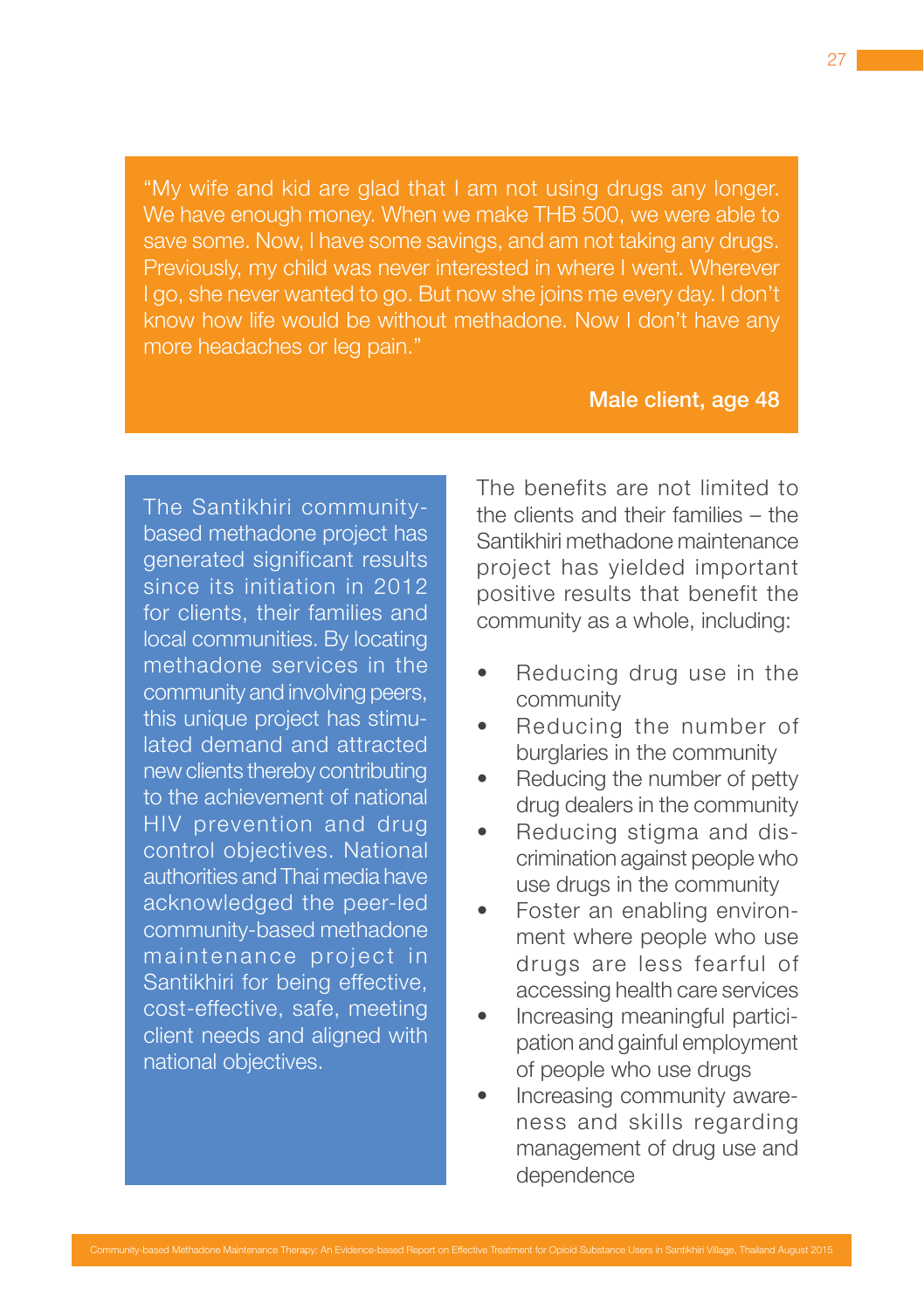The Santikhiri community-based methadone maintenance project has attracted significant attention from national level authorities and media agencies:

- In August 2013, senior representatives from the National Health Security Office (NHSO) along with a delegation of senior journalists visited the project;
- In November 2013, an oral presentation was delivered at the 11<sup>th</sup> International Congress on AIDS in Asia and the Pacific (ICAAP) at the Queen Sirikit Convention Center in Bangkok, Thailand, by a senior O-zone field worker;
- In April 2014, a study visit was organized for the members of the Sub-committee on the Promotion and Protection of HIV and AIDS Rights, again drawing in several media agencies;
- In August 2015, PSI Thailand published a comprehensive summary of CHAMPION-IDU results, covering innovations and best practices in harm reduction including several methadone-related interventions implemented by the O-zone team in Thailand.<sup>6</sup>

### Lessons learned and elements of success

- In the early stages of project design and proposal development, community members and local authorities approved the concept of community-based methadone service delivery but were resistant to the maintenance approach in favor of a detoxification model.
- After a comprehensive evaluation, results demonstrated the weaknesses of the detoxification approach and a new consensus was established in favor of methadone maintenance.
- The multi-sectoral collaboration model developed to support the Santikhiri methadone maintenance project was grounded on mutual respect and consensus between O-zone project workers and people who use

*<sup>6</sup> Ngammee, V. & Tanguay, P. 2015. CHAMPION-IDU - Innovations, best practices and lessons learned - Implementation of the national response to HIV among people who inject drugs in Thailand 2009-2014.*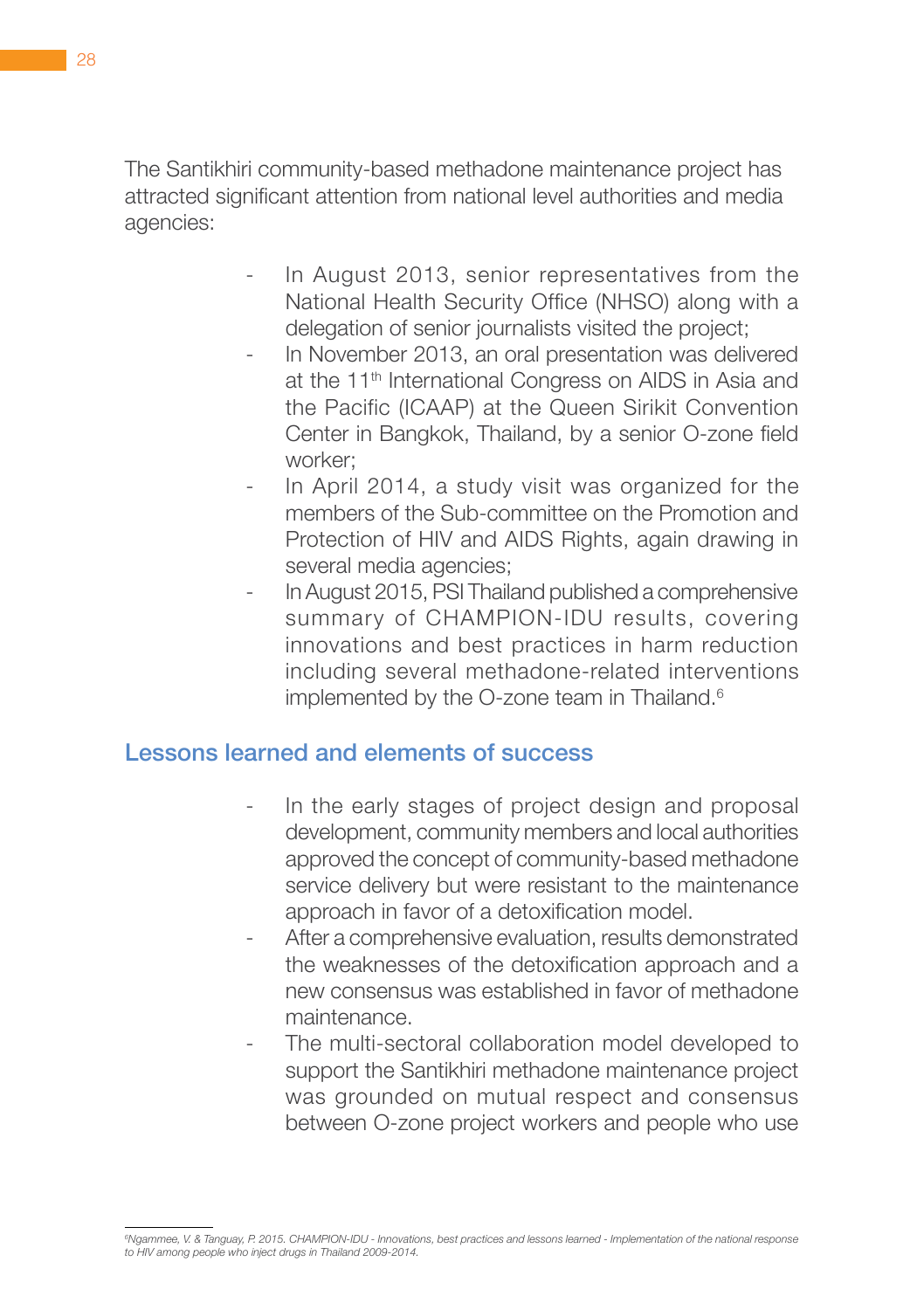drugs, as well as public health officers and government officials, all of whom contributed to the success and sustainability of the approach.

- Throughout the project design and implementation, consensus was established when all parties involved benefited from the intervention and all parties remained mindful of 'win-win' scenarios through open and transparent processes. In this respect, people who use drugs were treated as equal partners involved in the project. Despite differences of opinion, all stakeholders were able to maintain the consensus and move forward together.
- Contributions and feedback from people who use drugs and project clients were taken very seriously and discussed extensively in order to ensure that the service offered would meet clients' needs.
- The support of the Chief District Officer was instrumental in mobilizing community support and approvals from relevant authorities. His contributions emphasized the needs for integration of services and collaboration across relevant sectors.
- Experienced and friendly health care service providers who have empathy and show compassion for people who use drugs were critical enablers who facilitated opinion change amongst those who were most strongly opposed to the project and among community members.
- O-zone workers have consistently demonstrated deep knowledge and expertise in recruiting, reaching out, supporting and retaining clients form communities of people who use and inject drugs. Workers regularly use their expertise to conduct sensitization and advocacy activities in communities before initiating new services.
- The Mae Chan Hospital workers have invested their confidence, faith, and trust in the O-zone team and have provided regular technical support and training as well as oversight and guidance in order to ensure high quality services.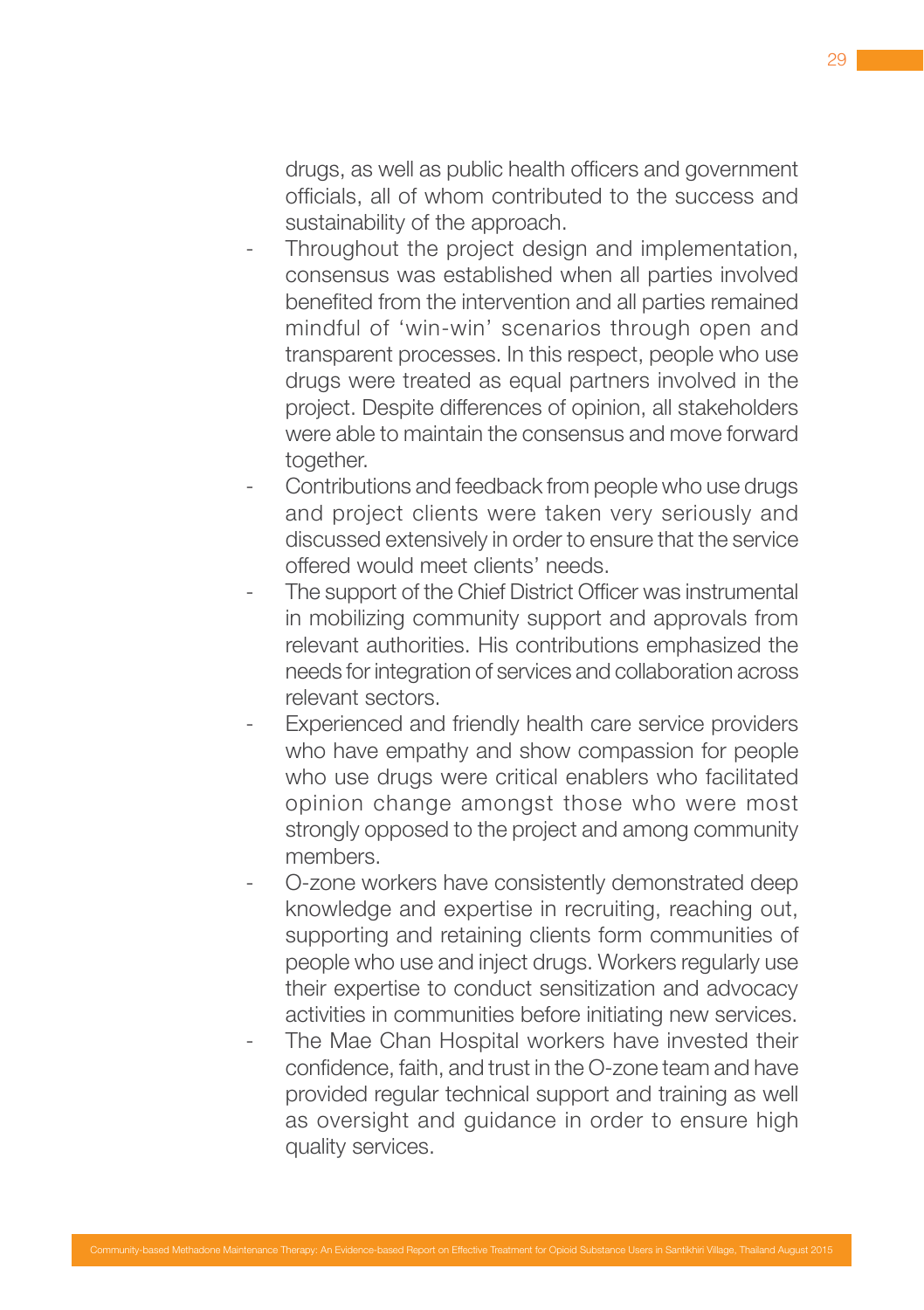"No one person or organization can solve the problem of drugs and narcotics alone. A sustainable solution should be drawn from knowledge, understanding and the contributions of all sectors, especially from civil society organizations and the community groups."

### Director of O-Zone Foundation

- Changing attitudes of the community and authorities in regards to drug-related issues is a time-consuming process. Under the banner of the Santikhiri community-based methadone maintenance project, all stakeholders showed tolerance and respect towards one another. This operating environment allowed to stakeholders to try different approaches with the expectation of change should performance remain sub-optimal following analysis of project results. In the early stages of the project, the detoxification approach was piloted but when evaluation results were reviewed, the community had agreed to pilot a maintenance approach.
- Throughout the design and implementation process, PWID's contributions were taken seriously and several stakeholders were supportive and encouraged investments to build their capacity to analyze problems, find solutions, and confidently present their suggestions. The meaningful involvement of people who use drugs in the project has also contributed to more tolerance and acceptance across the community.
- The Santikhiri community-based methadone maintenance project contributed to a better local understanding of harm reduction services, approaches and objectives within the community and among authorities. Support for methadone and harm reduction interventions has grown with sustained peer-led advocacy.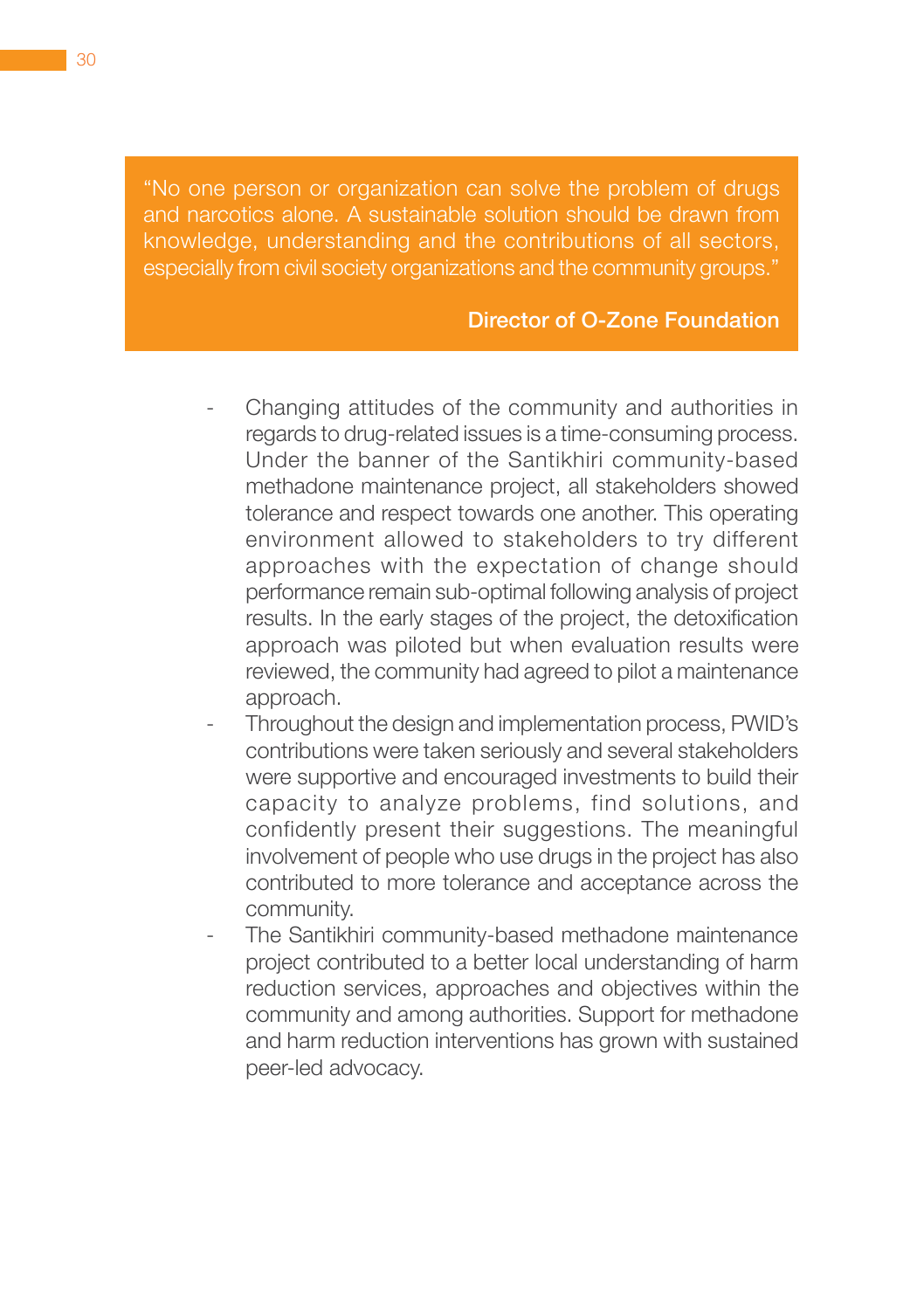- The Santikhiri community-based methadone maintenance project demonstrates that peer involvement in the design, delivery and evaluation of methadone maintenance services adds significant value. Civil society organizations can provide significant support and contribute to achieving national public health objectives. Providing health care services related to drug use and dependence is not the sole responsibility public health service providers, but rather should be shared through a collaborative approach involving people who use drugs, their families, and the community in order to achieve effectiveness and sustainability.
- Providing community-based MMT is an innovative model that improves access to HIV prevention as well as other health services, and facilitates clients' participation and empowerment, while improving the peace of mind and safety they need to comfortably access health care services.



*The O-zone Chiang Rai team is composed of one Regional Coordinator, one Drop-in Center Manager, one Administration and Finance Officer, two Field Officers, and ten Outreach Workers.*